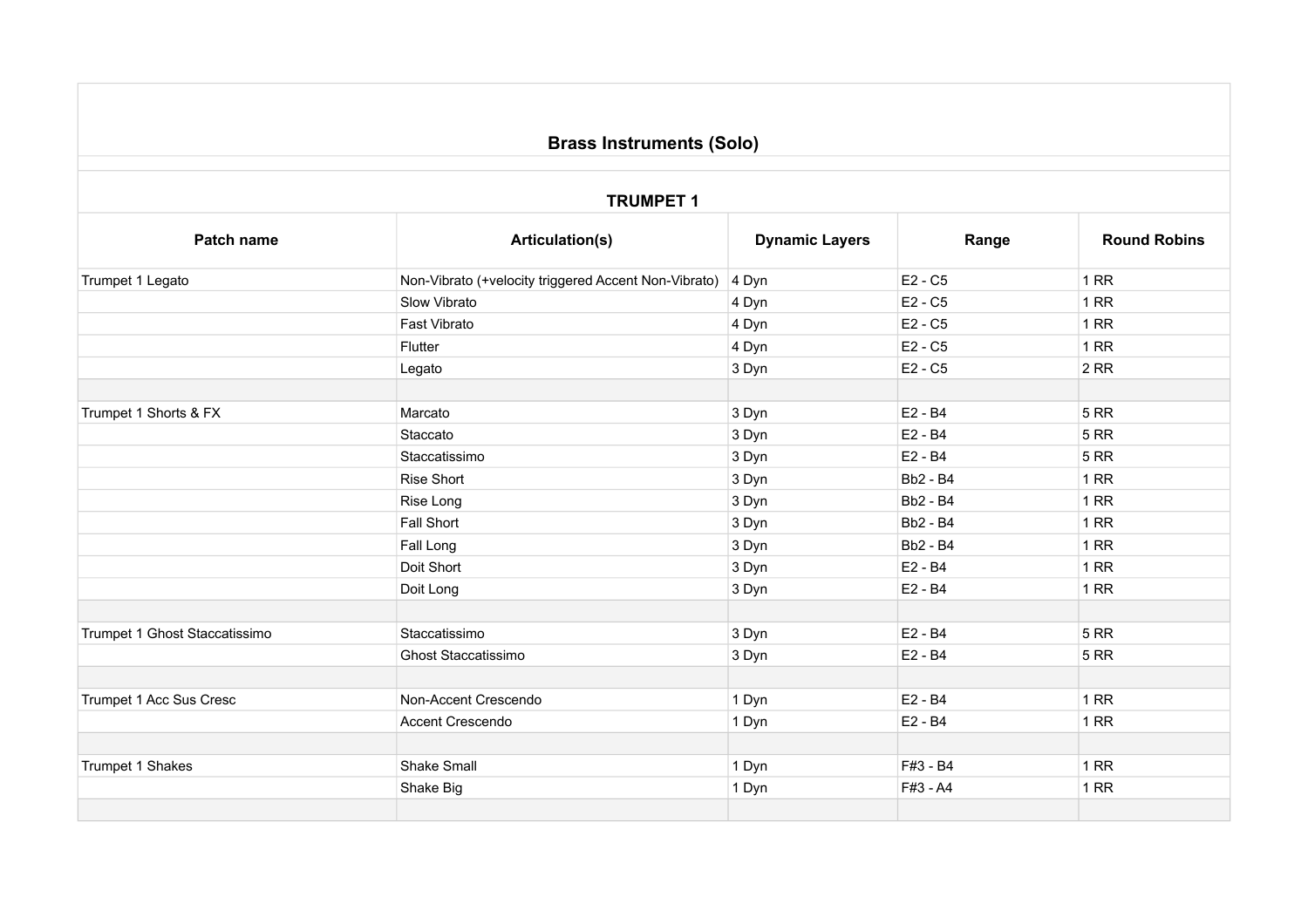| Trumpet 1 Straight Sord Legato              | Non-Vibrato (+velocity triggered Accent Non-Vibrato) | 2 Dyn | E2 - B4         | 1RR         |
|---------------------------------------------|------------------------------------------------------|-------|-----------------|-------------|
|                                             | Slow Vibrato                                         | 2 Dyn | E2 - B4         | 1RR         |
|                                             | Fast Vibrato                                         | 2 Dyn | E2 - B4         | 1RR         |
|                                             | Flutter                                              | 2 Dyn | E2 - B4         | 1RR         |
|                                             | Legato                                               | 2 Dyn | E2 - B4         | 2RR         |
|                                             |                                                      |       |                 |             |
| Trumpet 1 Straight Sord Shorts & FX         | Marcato                                              | 2 Dyn | E2 - B4         | 5RR         |
|                                             | Staccato                                             | 2 Dyn | E2 - B4         | <b>5 RR</b> |
|                                             | Staccatissimo                                        | 2 Dyn | E2 - B4         | <b>5 RR</b> |
|                                             | <b>Rise Short</b>                                    | 2 Dyn | <b>Bb2 - B4</b> | 1RR         |
|                                             | Rise Long                                            | 2 Dyn | <b>Bb2 - B4</b> | 1RR         |
|                                             | Fall Short                                           | 2 Dyn | <b>Bb2 - B4</b> | 1RR         |
|                                             | Fall Long                                            | 2 Dyn | <b>Bb2 - B4</b> | 1RR         |
|                                             | Doit Short                                           | 2 Dyn | E2 - B4         | 1RR         |
|                                             | Doit Long                                            | 2 Dyn | E2 - B4         | 1RR         |
|                                             |                                                      |       |                 |             |
| Trumpet 1 Straight Sord Ghost Staccatissimo | Staccatissimo                                        | 2 Dyn | E2 - B4         | 5RR         |
|                                             | <b>Ghost Staccatissimo</b>                           | 2 Dyn | E2 - B4         | <b>5 RR</b> |
|                                             |                                                      |       |                 |             |
| Trumpet 1 Straight Sord Acc Sus Cresc       | Non-Accent Crescendo                                 | 1 Dyn | E2 - B4         | 1RR         |
|                                             | Accent Crescendo                                     | 1 Dyn | E2 - B4         | 1RR         |
|                                             |                                                      |       |                 |             |
| Trumpet 1 Straight Sord Shakes              | Shake Small                                          | 1 Dyn | F#3 - B4        | 1RR         |
|                                             | Shake Big                                            | 1 Dyn | F#3 - B4        | 1RR         |
|                                             |                                                      |       |                 |             |
| Trumpet 1 Cup Sord Legato                   | Non-Vibrato (+velocity triggered Accent Non-Vibrato) | 2 Dyn | E2 - B4         | 1RR         |
|                                             | Slow Vibrato                                         | 2 Dyn | E2 - B4         | 1RR         |
|                                             | Fast Vibrato                                         | 2 Dyn | E2 - B4         | 1RR         |
|                                             | Flutter                                              | 2 Dyn | E2 - B4         | 1RR         |
|                                             | Legato                                               | 2 Dyn | E2 - B4         | 2RR         |
|                                             |                                                      |       |                 |             |
| Trumpet 1 Cup Sord Shorts & FX              | Marcato                                              | 2 Dyn | E2 - B4         | <b>5 RR</b> |
|                                             | Staccato                                             | 2 Dyn | E2 - B4         | <b>5 RR</b> |
|                                             | Staccatissimo                                        | 2 Dyn | E2 - B4         | <b>5 RR</b> |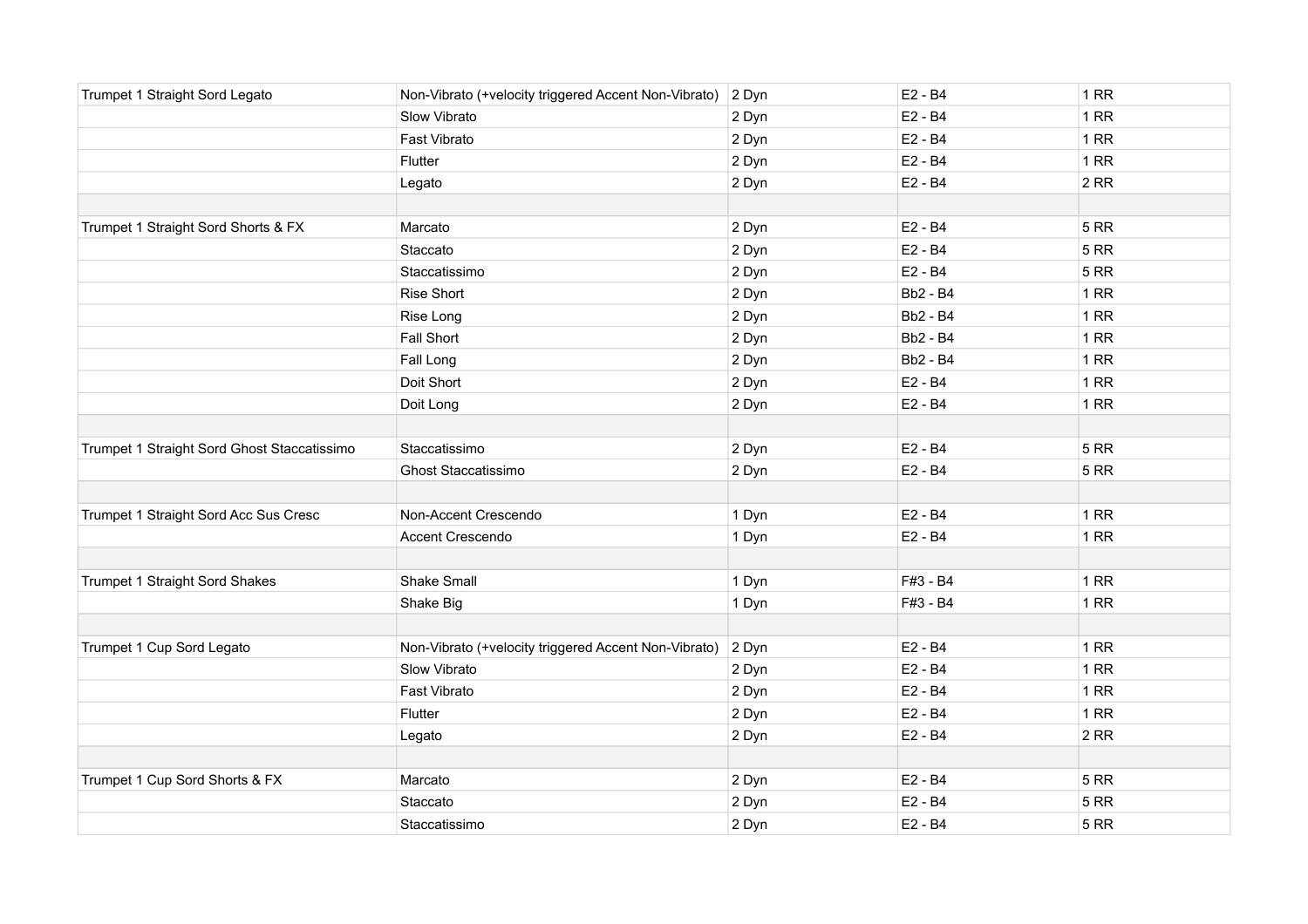|                                           | Rise Short                                           | 2 Dyn | <b>Bb2 - B4</b> | 1 RR        |
|-------------------------------------------|------------------------------------------------------|-------|-----------------|-------------|
|                                           | Rise Long                                            | 2 Dyn | <b>Bb2 - B4</b> | 1RR         |
|                                           | Fall Short                                           | 2 Dyn | <b>Bb2 - B4</b> | 1RR         |
|                                           | Fall Long                                            | 2 Dyn | <b>Bb2 - B4</b> | 1RR         |
|                                           | Doit Short                                           | 2 Dyn | E2 - B4         | 1RR         |
|                                           | Doit Long                                            | 2 Dyn | E2 - B4         | 1 RR        |
| Trumpet 1 Cup Sord Ghost Staccatissimo    | Staccatissimo                                        | 2 Dyn | E2 - B4         | <b>5 RR</b> |
|                                           | Ghost Staccatissimo                                  | 2 Dyn | E2 - B4         | <b>5 RR</b> |
| Trumpet 1 Cup Sord Acc Sus Cresc          | Non-Accent Crescendo                                 | 1 Dyn | E2 - B4         | <b>1 RR</b> |
|                                           | Accent Crescendo                                     | 1 Dyn | E2 - B4         | 1RR         |
| Trumpet 1 Cup Sord Shakes                 | Shake Small                                          | 1 Dyn | F#3 - B4        | 1RR         |
|                                           | Shake Big                                            | 1 Dyn | F#3 - B4        | 1RR         |
| Trumpet 1 Harmon Sord Legato              | Non-Vibrato (+velocity triggered Accent Non-Vibrato) | 2 Dyn | F#2 - B4        | 1RR         |
|                                           | Slow Vibrato                                         | 2 Dyn | F#2 - B4        | 1RR         |
|                                           | Fast Vibrato                                         | 2 Dyn | F#2 - B4        | 1RR         |
|                                           | Flutter                                              | 2 Dyn | F#2 - B4        | 1RR         |
|                                           | Legato                                               | 2 Dyn | F#2 - B4        | 2RR         |
| Trumpet 1 Harmon Sord Shorts & FX         | Marcato                                              | 2 Dyn | F#2 - B4        | <b>5 RR</b> |
|                                           | Staccato                                             | 2 Dyn | F#2 - B4        | <b>5 RR</b> |
|                                           | Staccatissimo                                        | 2 Dyn | F#2 - B4        | 5RR         |
|                                           | Rise Short                                           | 2 Dyn | <b>Bb2 - B4</b> | 1RR         |
|                                           | Rise Long                                            | 2 Dyn | <b>Bb2 - B4</b> | 1RR         |
|                                           | Fall Short                                           | 2 Dyn | <b>Bb2 - B4</b> | 1RR         |
|                                           | Fall Long                                            | 2 Dyn | <b>Bb2 - B4</b> | 1RR         |
|                                           | Doit Short                                           | 2 Dyn | F#2 - B4        | 1RR         |
|                                           | Doit Long                                            | 2 Dyn | F#2 - B4        | 1RR         |
| Trumpet 1 Harmon Sord Ghost Staccatissimo | Staccatissimo                                        | 2 Dyn | F#2 - B4        | <b>5 RR</b> |
|                                           | <b>Ghost Staccatissimo</b>                           | 2 Dyn | F#2 - B4        | <b>5 RR</b> |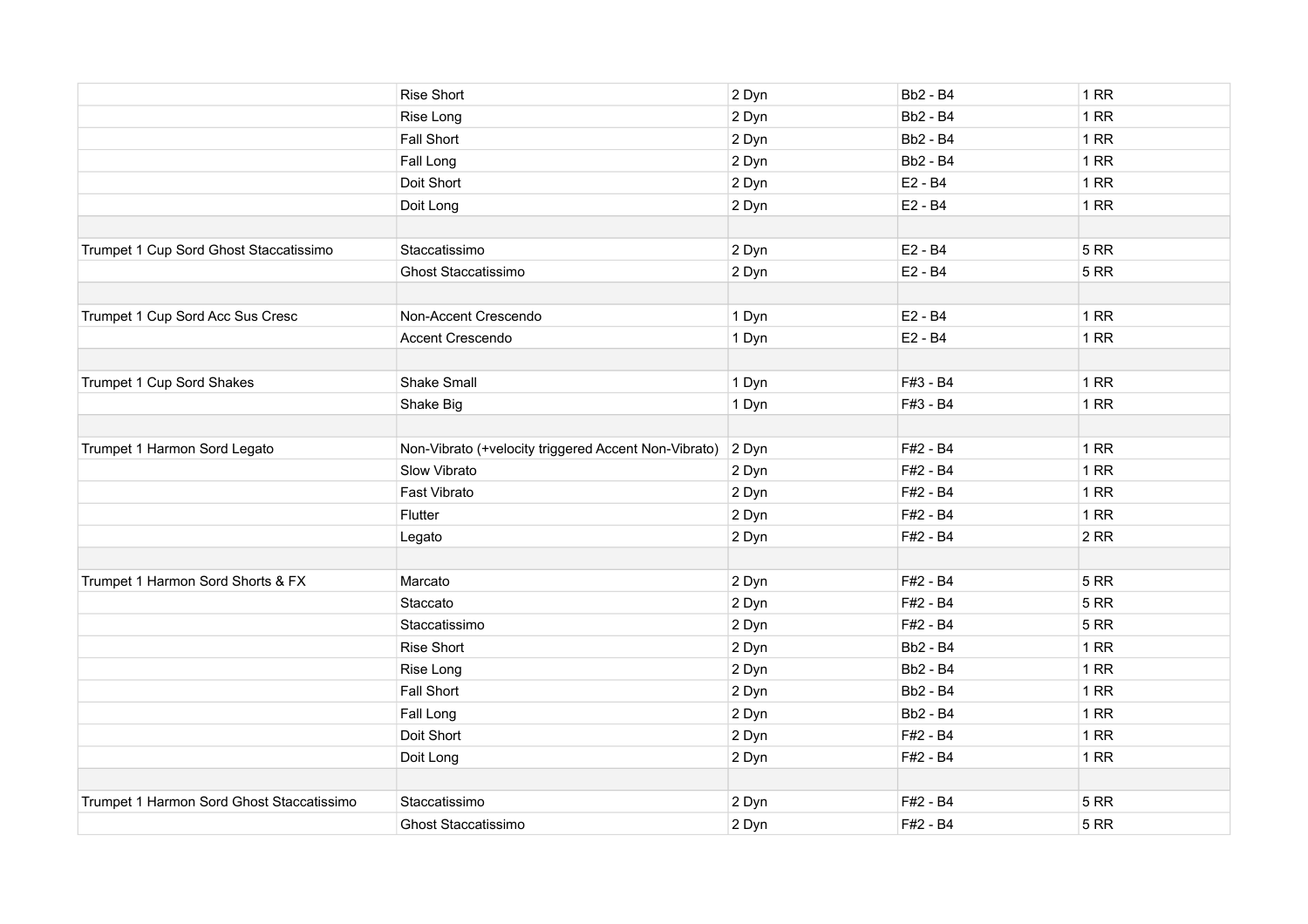| Trumpet 1 Harmon Sord Acc Sus Cresc | Non-Accent Crescendo | 1 Dyn | E2 - B4   | 1 RR |
|-------------------------------------|----------------------|-------|-----------|------|
|                                     | Accent Crescendo     | 1 Dyn | $E2 - B4$ | 1 RR |
|                                     |                      |       |           |      |
| Trumpet 1 Harmon Sord Shakes        | <b>Shake Small</b>   | 1 Dyn | F#3 - B4  | 1 RR |
|                                     | Shake Big            | 1 Dyn | F#3 - B4  | 1 RR |
|                                     |                      |       |           |      |
| Trumpet 1 Plunger Sord Legato       | Slow Vibrato         | 1 Dyn | E2 - G4   | 1 RR |
|                                     | Fast Vibrato         | 1 Dyn | $E2 - G4$ | 1 RR |
|                                     | Flutter              | 1 Dyn | E2 - G4   | 1 RR |
|                                     | Legato               | 1 Dyn | $E2 - G4$ | 2 RR |
|                                     |                      |       |           |      |
| Trumpet 1 Harmon Sord Shorts & FX   | Marcato              | 1 Dyn | E2 - G4   | 5 RR |
|                                     | Staccato             | 1 Dyn | $E2 - G4$ | 5 RR |
|                                     | Staccatissimo        | 1 Dyn | $E2 - G4$ | 5 RR |
|                                     |                      |       |           |      |
| <b>TRUMPET 2</b>                    |                      |       |           |      |

| Patch name            | Articulation(s)                                      | <b>Dynamic Layers</b> | Range           | <b>Round Robins</b> |
|-----------------------|------------------------------------------------------|-----------------------|-----------------|---------------------|
| Trumpet 2 Legato      | Non-Vibrato (+velocity triggered Accent Non-Vibrato) | 4 Dyn                 | E2 - B4         | 1 RR                |
|                       | Slow Vibrato                                         | 4 Dyn                 | E2 - B4         | 1 RR                |
|                       | Fast Vibrato                                         | 4 Dyn                 | E2 - B4         | 1 RR                |
|                       | Flutter                                              | 4 Dyn                 | E2 - B4         | 1 RR                |
|                       | Legato                                               | 4 Dyn                 | E2 - B4         | $2$ RR              |
|                       |                                                      |                       |                 |                     |
| Trumpet 2 Shorts & FX | Marcato                                              | 4 Dyn                 | E2 - B4         | 5 RR                |
|                       | Staccato                                             | 4 Dyn                 | E2 - B4         | 5 RR                |
|                       | Staccatissimo                                        | 4 Dyn                 | E2 - B4         | 5 RR                |
|                       | Rise Short                                           | 4 Dyn                 | <b>Bb2 - B4</b> | 1 RR                |
|                       | Rise Long                                            | 4 Dyn                 | <b>Bb2 - B4</b> | 1 RR                |
|                       | Fall Short                                           | 4 Dyn                 | <b>Bb2 - B4</b> | 1 RR                |
|                       | Fall Long                                            | 4 Dyn                 | <b>Bb2 - B4</b> | 1 RR                |
|                       | Doit Short                                           | 4 Dyn                 | E2 - B4         | 1 RR                |
|                       | Doit Long                                            | 4 Dyn                 | E2 - B4         | 1 RR                |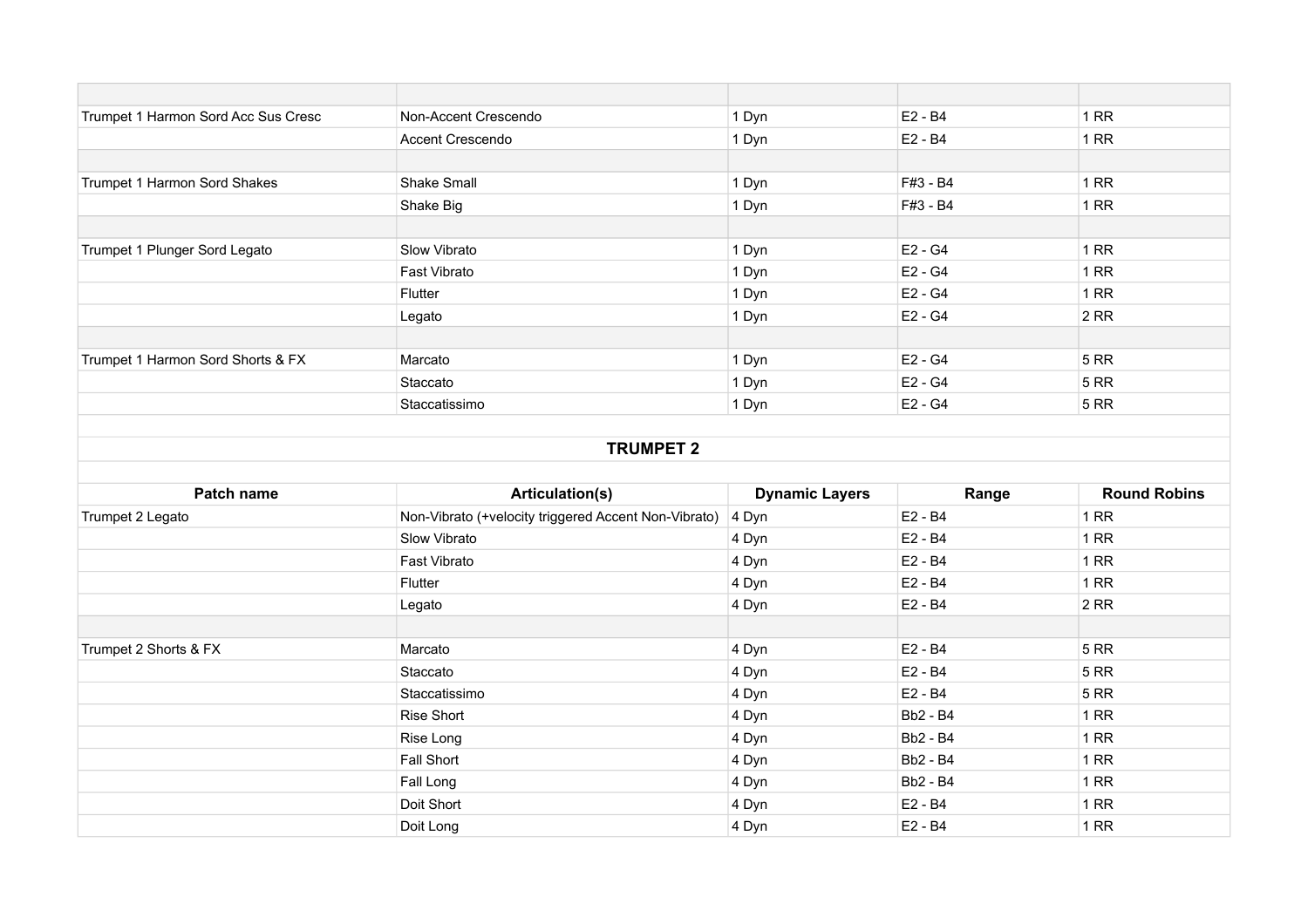| Trumpet 2 Ghost Staccatissimo               | Staccatissimo                                        | 4 Dyn | E2 - B4                         | <b>5 RR</b> |
|---------------------------------------------|------------------------------------------------------|-------|---------------------------------|-------------|
|                                             | <b>Ghost Staccatissimo</b>                           | 4 Dyn | E2 - B4                         | <b>5 RR</b> |
|                                             |                                                      |       |                                 |             |
| Trumpet 2 Acc Sus Cresc                     | Non-Accent Crescendo                                 | 1 Dyn | $E2 - B4$                       | 1 RR        |
|                                             | Accent Crescendo                                     | 1 Dyn | E2 - B4                         | 1 RR        |
|                                             |                                                      |       |                                 |             |
| Trumpet 2 Shakes                            | Shake Small                                          | 1 Dyn | E3 - B4                         | 1 RR        |
|                                             | Shake Big                                            | 1 Dyn | E3 - B4                         | <b>1 RR</b> |
|                                             |                                                      |       |                                 |             |
| Trumpet 2 Straight Sord Legato              | Non-Vibrato (+velocity triggered Accent Non-Vibrato) | 2 Dyn | E2 - B4                         | 1RR         |
|                                             | Slow Vibrato                                         | 2 Dyn | E2 - B4                         | 1RR         |
|                                             | Fast Vibrato                                         | 2 Dyn | E2 - B4                         | 1RR         |
|                                             | Flutter                                              | 2 Dyn | E2 - B4                         | 1RR         |
|                                             | Legato                                               | 2 Dyn | E2 - B4                         | 2RR         |
|                                             |                                                      |       |                                 |             |
| Trumpet 2 Straight Sord Shorts & FX         | Marcato                                              | 2 Dyn | E2 - B4                         | <b>5 RR</b> |
|                                             | Staccato                                             | 2 Dyn | E2 - B4                         | <b>5 RR</b> |
|                                             | Staccatissimo                                        | 2 Dyn | E2 - B4                         | <b>5 RR</b> |
|                                             | <b>Rise Short</b>                                    | 2 Dyn | <b>Bb2 - B4</b>                 | 1RR         |
|                                             | Rise Long                                            | 2 Dyn | <b>Bb2 - B4</b>                 | 1RR         |
|                                             | Fall Short                                           | 2 Dyn | <b>Bb2 - B4</b>                 | 1RR         |
|                                             | Fall Long                                            | 2 Dyn | <b>Bb2 - B4</b>                 | 1RR         |
|                                             | Doit Short                                           | 2 Dyn | E2 - B4                         | 1RR         |
|                                             | Doit Long                                            | 2 Dyn | E2 - B4                         | 1RR         |
|                                             |                                                      |       |                                 |             |
| Trumpet 2 Straight Sord Ghost Staccatissimo | Staccatissimo                                        | 2 Dyn | E2 - B4                         | <b>5 RR</b> |
|                                             | <b>Ghost Staccatissimo</b>                           | 2 Dyn | E2 - B4                         | <b>5 RR</b> |
|                                             |                                                      |       |                                 |             |
| Trumpet 2 Straight Sord Acc Sus Cresc       | Non-Accent Crescendo                                 | 1 Dyn | E2 - B4                         | 1 RR        |
|                                             | Accent Crescendo                                     | 1 Dyn | E2 - B4                         | 1RR         |
|                                             |                                                      |       |                                 |             |
| Trumpet 2 Straight Sord Shakes              | Shake Small                                          | 1 Dyn | C <sub>3</sub> - B <sub>4</sub> | <b>1 RR</b> |
|                                             | Shake Big                                            | 1 Dyn | C3 - B4                         | 1RR         |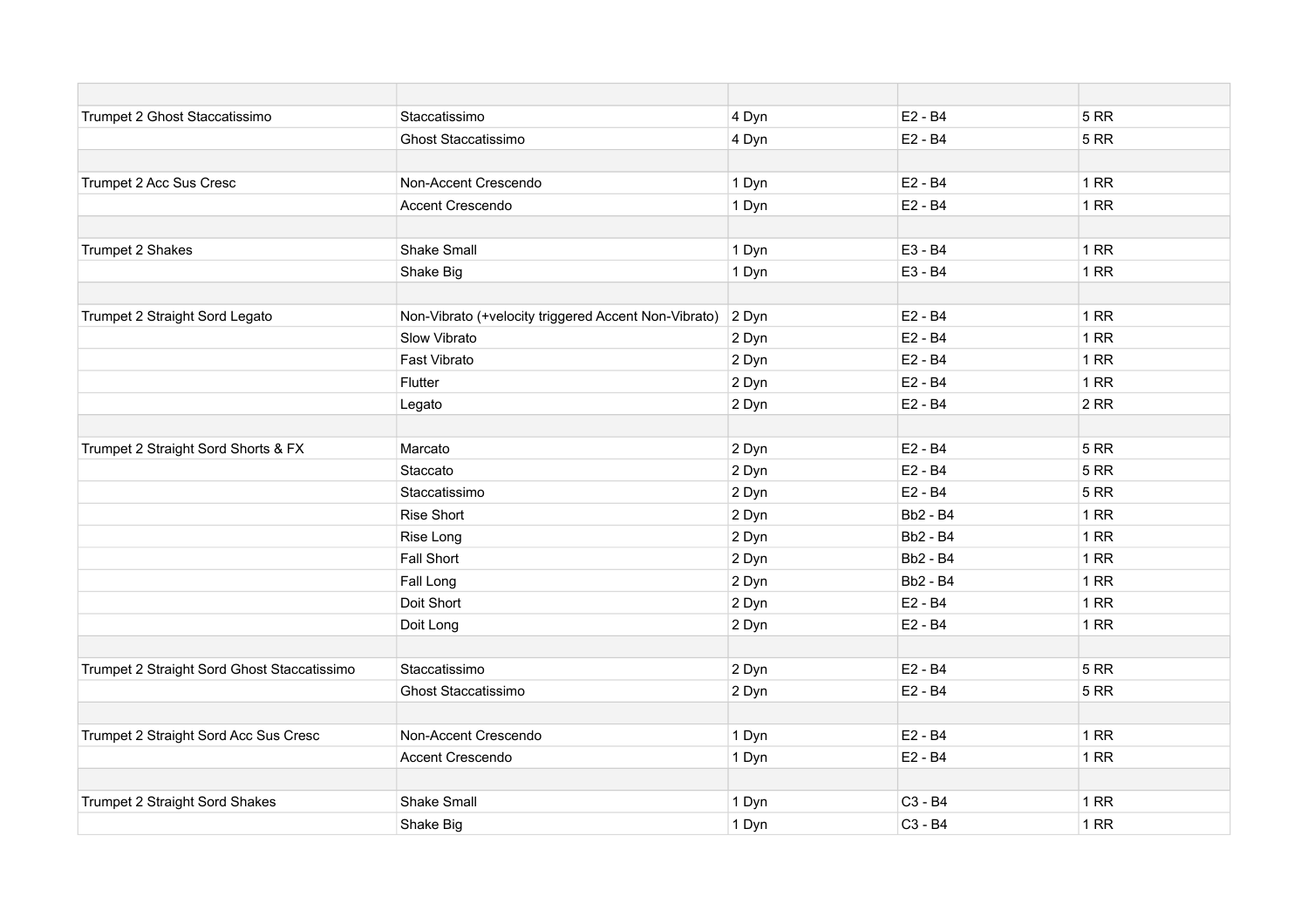| Trumpet 2 Cup Sord Legato              | Non-Vibrato (+velocity triggered Accent Non-Vibrato) | 2 Dyn | E2 - B4                         | 1RR         |
|----------------------------------------|------------------------------------------------------|-------|---------------------------------|-------------|
|                                        | Slow Vibrato                                         | 2 Dyn | E2 - B4                         | 1 RR        |
|                                        | Fast Vibrato                                         | 2 Dyn | E2 - B4                         | 1RR         |
|                                        | Flutter                                              | 2 Dyn | E2 - B4                         | 1RR         |
|                                        | Legato                                               | 2 Dyn | E2 - B4                         | 2RR         |
|                                        |                                                      |       |                                 |             |
| Trumpet 2 Cup Sord Shorts & FX         | Marcato                                              | 2 Dyn | E2 - B4                         | <b>5 RR</b> |
|                                        | Staccato                                             | 2 Dyn | E2 - B4                         | <b>5 RR</b> |
|                                        | Staccatissimo                                        | 2 Dyn | E2 - B4                         | <b>5 RR</b> |
|                                        | <b>Rise Short</b>                                    | 2 Dyn | <b>Bb2 - B4</b>                 | <b>1 RR</b> |
|                                        | Rise Long                                            | 2 Dyn | <b>Bb2 - B4</b>                 | 1 RR        |
|                                        | Fall Short                                           | 2 Dyn | <b>Bb2 - B4</b>                 | 1 RR        |
|                                        | Fall Long                                            | 2 Dyn | <b>Bb2 - B4</b>                 | 1RR         |
|                                        | Doit Short                                           | 2 Dyn | $E2 - B4$                       | 1 RR        |
|                                        | Doit Long                                            | 2 Dyn | E2 - B4                         | 1RR         |
|                                        |                                                      |       |                                 |             |
| Trumpet 2 Cup Sord Ghost Staccatissimo | Staccatissimo                                        | 2 Dyn | E2 - B4                         | <b>5 RR</b> |
|                                        | Ghost Staccatissimo                                  | 2 Dyn | E2 - B4                         | <b>5 RR</b> |
| Trumpet 2 Cup Sord Acc Sus Cresc       | Non-Accent Crescendo                                 | 1 Dyn | $E2 - F4$                       | 1RR         |
|                                        | Accent Crescendo                                     | 1 Dyn | $E2 - F4$                       | 1RR         |
|                                        |                                                      |       |                                 |             |
| Trumpet 2 Cup Sord Shakes              | <b>Shake Small</b>                                   | 1 Dyn | C <sub>3</sub> - B <sub>4</sub> | 1 RR        |
|                                        | Shake Big                                            | 1 Dyn | C3 - B4                         | 1RR         |
|                                        |                                                      |       |                                 |             |
| Trumpet 2 Harmon Sord Legato           | Non-Vibrato (+velocity triggered Accent Non-Vibrato) | 2 Dyn | F#2 - B4                        | 1RR         |
|                                        | Slow Vibrato                                         | 2 Dyn | F#2 - B4                        | 1 RR        |
|                                        | Fast Vibrato                                         | 2 Dyn | F#2 - B4                        | 1RR         |
|                                        | Flutter                                              | 2 Dyn | F#2 - B4                        | 1RR         |
|                                        | Legato                                               | 2 Dyn | F#2 - B4                        | 2RR         |
|                                        |                                                      |       |                                 |             |
| Trumpet 2 Harmon Sord Shorts & FX      | Marcato                                              | 2 Dyn | F#2 - B4                        | <b>5 RR</b> |
|                                        | Staccato                                             | 2 Dyn | F#2 - B4                        | <b>5 RR</b> |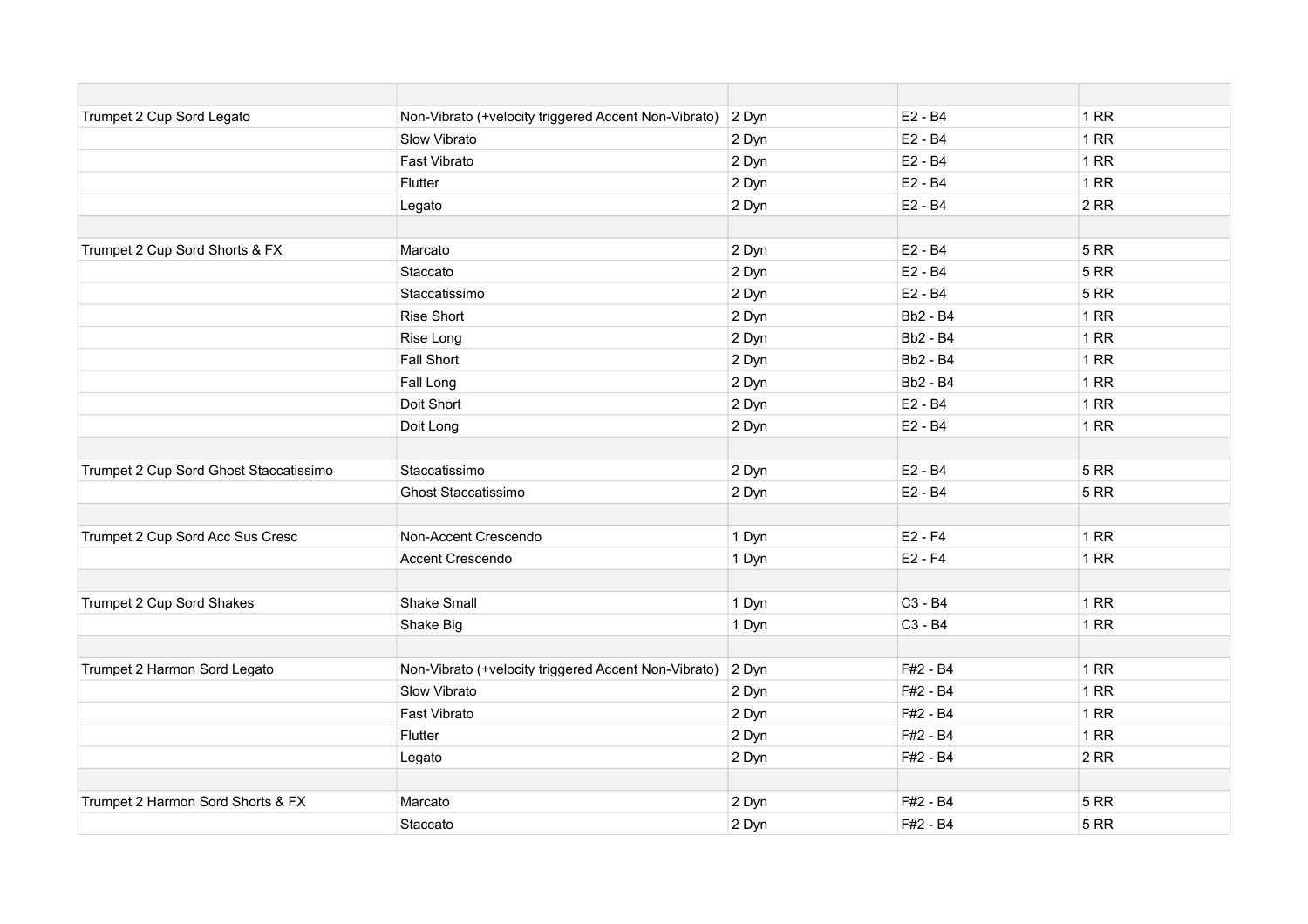|                                           | Staccatissimo                                        | 2 Dyn                 | F#2 - B4        | <b>5 RR</b>         |
|-------------------------------------------|------------------------------------------------------|-----------------------|-----------------|---------------------|
|                                           | <b>Rise Short</b>                                    | 2 Dyn                 | F#2 - B4        | 1RR                 |
|                                           | Rise Long                                            | 2 Dyn                 | F#2 - B4        | 1RR                 |
|                                           | Fall Short                                           | 2 Dyn                 | <b>Bb2 - B4</b> | 1RR                 |
|                                           | Fall Long                                            | 2 Dyn                 | <b>Bb2 - B4</b> | 1RR                 |
|                                           | Doit Short                                           | 2 Dyn                 | F#2 - B4        | 1RR                 |
|                                           | Doit Long                                            | 2 Dyn                 | F#2 - B4        | 1RR                 |
|                                           |                                                      |                       |                 |                     |
| Trumpet 2 Harmon Sord Ghost Staccatissimo | Staccatissimo                                        | 2 Dyn                 | F#2 - B4        | <b>5 RR</b>         |
|                                           | <b>Ghost Staccatissimo</b>                           | 2 Dyn                 | F#2 - B4        | <b>5 RR</b>         |
| Trumpet 2 Harmon Sord Acc Sus Cresc       | Non-Accent Crescendo                                 | 1 Dyn                 | E2 - B4         | 1RR                 |
|                                           | Accent Crescendo                                     | 1 Dyn                 | E2 - B4         | 1RR                 |
|                                           |                                                      |                       |                 |                     |
| Trumpet 2 Harmon Sord Shakes              | <b>Shake Small</b>                                   | 1 Dyn                 | C3 - B4         | 1RR                 |
|                                           | Shake Big                                            | 1 Dyn                 | C3 - B4         | 1RR                 |
|                                           |                                                      |                       |                 |                     |
|                                           | <b>LEAD TRUMPET</b>                                  |                       |                 |                     |
|                                           |                                                      | <b>Dynamic Layers</b> | Range           | <b>Round Robins</b> |
| Patch name                                | Articulation(s)                                      |                       |                 |                     |
| Lead Trumpet Legato                       | Non-Vibrato (+velocity triggered Accent Non-Vibrato) | 4 Dyn                 | E2 - E5         | 1RR                 |
|                                           | Slow Vibrato                                         | 4 Dyn                 | $E2 - E5$       | 1RR                 |
|                                           | Fast Vibrato                                         | 4 Dyn                 | $E2 - E5$       | 1RR                 |
|                                           | Flutter                                              | 4 Dyn                 | $E2 - E5$       | 1RR                 |
|                                           | Legato                                               | 3 Dyn                 | E2 - E5         | 2RR                 |
|                                           |                                                      |                       |                 |                     |
| Lead Trumpet Shorts & FX                  | Marcato                                              | 4 Dyn                 | E2 - E5         | <b>5 RR</b>         |
|                                           | Staccato                                             | 4 Dyn                 | $E2 - E5$       | <b>5 RR</b>         |
|                                           | Staccatissimo                                        | 4 Dyn                 | $E2 - E5$       | <b>5 RR</b>         |
|                                           | <b>Rise Short</b>                                    | 4 Dyn                 | F#2 - E5        | 1RR                 |
|                                           | Rise Long                                            | 4 Dyn                 | F#2 - E5        | 1RR                 |
|                                           | <b>Fall Short</b>                                    | 4 Dyn                 | F#2 - E5        | 1RR                 |
|                                           | Fall Long                                            | 4 Dyn                 | F#2 - E5        | 1RR                 |
|                                           | Doit Short                                           | 4 Dyn                 | $E2 - E5$       | 1RR                 |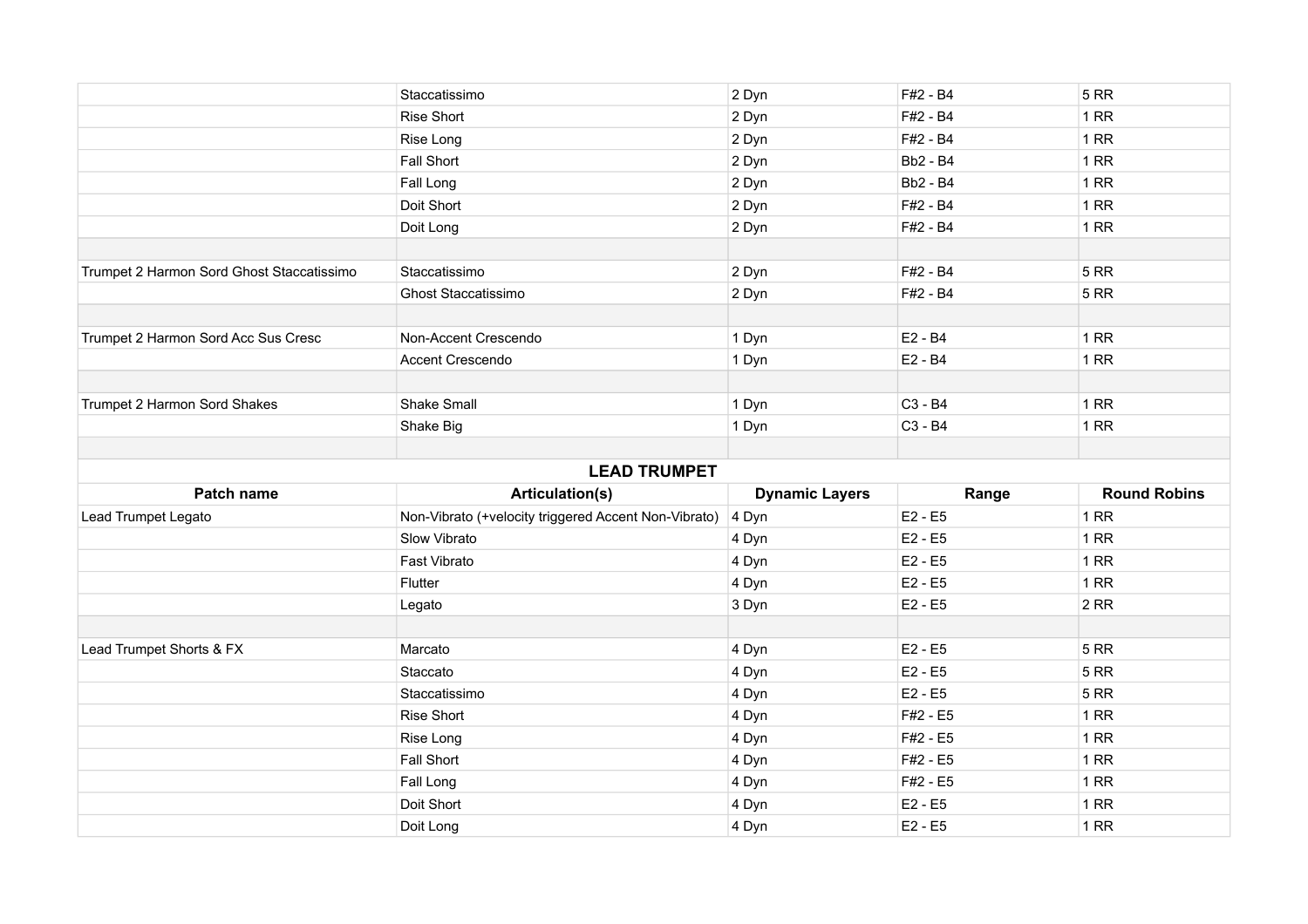| Lead Trumpet Ghost Staccatissimo | Staccatissimo                                        | 4 Dyn                 | $E2 - B4$       | <b>5 RR</b>         |
|----------------------------------|------------------------------------------------------|-----------------------|-----------------|---------------------|
|                                  | <b>Ghost Staccatissimo</b>                           | 4 Dyn                 | E2 - B4         | <b>5 RR</b>         |
|                                  |                                                      |                       |                 |                     |
| Lead Trumpet Acc Sus Cresc       | Non-Accent Crescendo                                 | 1 Dyn                 | $E2 - C#5$      | 1RR                 |
|                                  | Accent Crescendo                                     | 1 Dyn                 | E2 - C#5        | 1RR                 |
|                                  |                                                      |                       |                 |                     |
| <b>Lead Trumpet Shakes</b>       | Shake Small                                          | 1 Dyn                 | F#4 - D#5       | 1RR                 |
|                                  | Shake Big                                            | 1 Dyn                 | F#4 - D#5       | 1RR                 |
|                                  |                                                      |                       |                 |                     |
|                                  | <b>FLUGEL</b>                                        |                       |                 |                     |
| Patch name                       | Articulation(s)                                      | <b>Dynamic Layers</b> | Range           | <b>Round Robins</b> |
| Flugel Legato                    | Non-Vibrato (+velocity triggered Accent Non-Vibrato) | 3 Dyn                 | $E2 - A4$       | 1RR                 |
|                                  | Slow Vibrato                                         | 3 Dyn                 | $E2 - A4$       | 1RR                 |
|                                  | Fast Vibrato                                         | 3 Dyn                 | E2 - A4         | 1RR                 |
|                                  | Flutter                                              | 3 Dyn                 | E2 - A4         | 1RR                 |
|                                  | Legato                                               | 2 Dyn                 | $E2 - A4$       | 2RR                 |
|                                  |                                                      |                       |                 |                     |
| Flugel Shorts & FX               | Marcato                                              | 3 Dyn                 | E2 - A4         | <b>5 RR</b>         |
|                                  | Staccato                                             | 3 Dyn                 | E2 - A4         | <b>5 RR</b>         |
|                                  | Staccatissimo                                        | 3 Dyn                 | $E2 - A4$       | <b>5 RR</b>         |
|                                  | <b>Rise Short</b>                                    | 3 Dyn                 | <b>Bb2 - A4</b> | 1RR                 |
|                                  | Rise Long                                            | 3 Dyn                 | <b>Bb2 - A4</b> | 1RR                 |
|                                  | <b>Fall Short</b>                                    | 3 Dyn                 | <b>Bb2 - A4</b> | 1RR                 |
|                                  | Fall Long                                            | 3 Dyn                 | <b>Bb2 - A4</b> | 1RR                 |
|                                  | Doit Short                                           | 3 Dyn                 | $E2 - A4$       | 1RR                 |
|                                  | Doit Long                                            | 3 Dyn                 | $E2 - A4$       | 1RR                 |
|                                  |                                                      |                       |                 |                     |
| Flugel Ghost Staccatissimo       | Staccatissimo                                        | 3 Dyn                 | $E2 - A4$       | <b>5 RR</b>         |
|                                  | <b>Ghost Staccatissimo</b>                           | 3 Dyn                 | $E2 - A4$       | <b>5 RR</b>         |
|                                  |                                                      |                       |                 |                     |
| Flugel Acc Sus Cresc             | Non-Accent Crescendo                                 | 1 Dyn                 | $E2 - A4$       | 1RR                 |
|                                  | Accent Crescendo                                     | 1 Dyn                 | E2 - A4         | 1RR                 |
|                                  |                                                      |                       |                 |                     |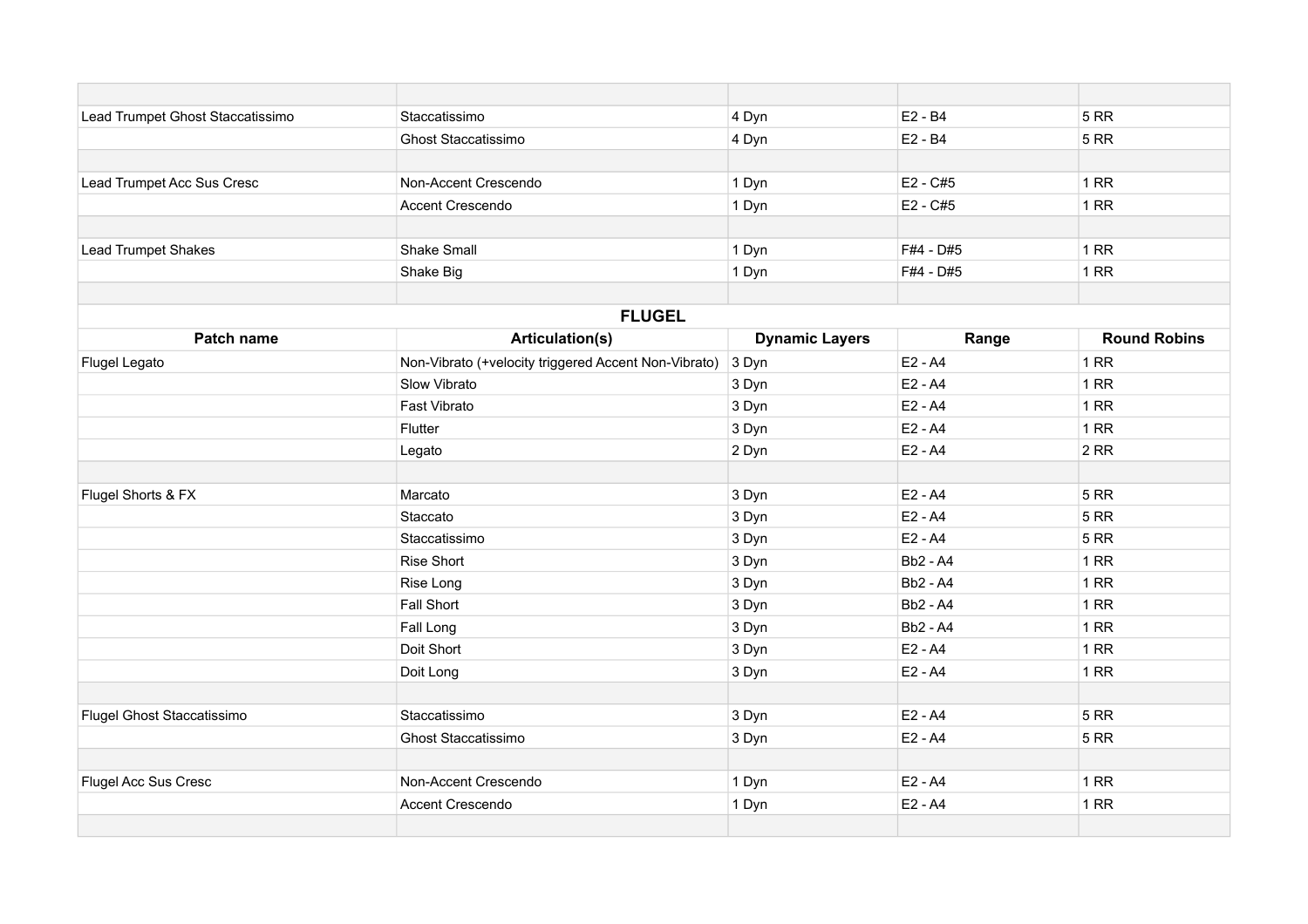| <b>Flugel Shakes</b>            | <b>Shake Small</b>                                   | 1 Dyn                 | <b>Bb3 - A4</b>  | 1 RR                |
|---------------------------------|------------------------------------------------------|-----------------------|------------------|---------------------|
|                                 | Shake Big                                            | 1 Dyn                 | <b>Bb3 - A4</b>  | 1 RR                |
|                                 |                                                      |                       |                  |                     |
|                                 | <b>TROMBONE 1</b>                                    |                       |                  |                     |
| Patch name                      | <b>Articulation(s)</b>                               | <b>Dynamic Layers</b> | Range            | <b>Round Robins</b> |
| Trombone 1 Legato               | Non-Vibrato (+velocity triggered Accent Non-Vibrato) | 4 Dyn                 | E1 - C#4         | 1RR                 |
|                                 | Slow Vibrato                                         | 4 Dyn                 | E1 - C#4         | 1 RR                |
|                                 | <b>Fast Vibrato</b>                                  | 4 Dyn                 | $E1 - C#4$       | 1RR                 |
|                                 | Flutter                                              | 4 Dyn                 | E1 - C#4         | 1 RR                |
|                                 | Legato                                               | 3 Dyn                 | E1 - C#4         | 2RR                 |
|                                 |                                                      |                       |                  |                     |
| Trombone 1 Shorts & FX          | Marcato                                              | 4 Dyn                 | E1 - C#4         | <b>5 RR</b>         |
|                                 | Staccato                                             | 4 Dyn                 | E1 - C#4         | <b>5 RR</b>         |
|                                 | Staccatissimo                                        | 4 Dyn                 | E1 - C#4         | <b>5 RR</b>         |
|                                 | <b>Rise Short</b>                                    | 4 Dyn                 | Bb1 - C#4        | 1 RR                |
|                                 | Rise Long                                            | 4 Dyn                 | Bb1 - C#4        | 1 RR                |
|                                 | Fall Short                                           | 4 Dyn                 | <b>Bb1 - C#4</b> | 1RR                 |
|                                 | Fall Long                                            | 4 Dyn                 | Bb1 - C#4        | 1RR                 |
|                                 | Doit Short                                           | 4 Dyn                 | E1 - C#4         | 1RR                 |
|                                 | Doit Long                                            | 4 Dyn                 | E1 - C#4         | 1 RR                |
|                                 |                                                      |                       |                  |                     |
| Trombone 1 Ghost Staccatissimo  | Staccatissimo                                        | 4 Dyn                 | E1 - C#4         | <b>5 RR</b>         |
|                                 | <b>Ghost Staccatissimo</b>                           | 4 Dyn                 | E1 - C#4         | <b>5 RR</b>         |
|                                 |                                                      |                       |                  |                     |
| Trombone 1 Acc Sus Cresc        | Non-Accent Crescendo                                 | 1 Dyn                 | E1 - C#4         | 1 RR                |
|                                 | Accent Crescendo                                     | 1 Dyn                 | E1 - C#4         | 1RR                 |
|                                 |                                                      |                       |                  |                     |
| Trombone 1 Shakes               | Shake Small                                          | 1 Dyn                 | Bb2 - C#4        | 1RR                 |
|                                 | Shake Big                                            | 1 Dyn                 | Bb2 - C#4        | <b>1 RR</b>         |
|                                 |                                                      |                       |                  |                     |
| Trombone 1 Straight Sord Legato | Non-Vibrato (+velocity triggered Accent Non-Vibrato) | 2 Dyn                 | E1 - C#4         | 1 RR                |
|                                 | Slow Vibrato                                         | 2 Dyn                 | E1 - C#4         | 1RR                 |
|                                 | Fast Vibrato                                         | 2 Dyn                 | E1 - C#4         | 1RR                 |
|                                 | Flutter                                              | 2 Dyn                 | E1 - C#4         | 1RR                 |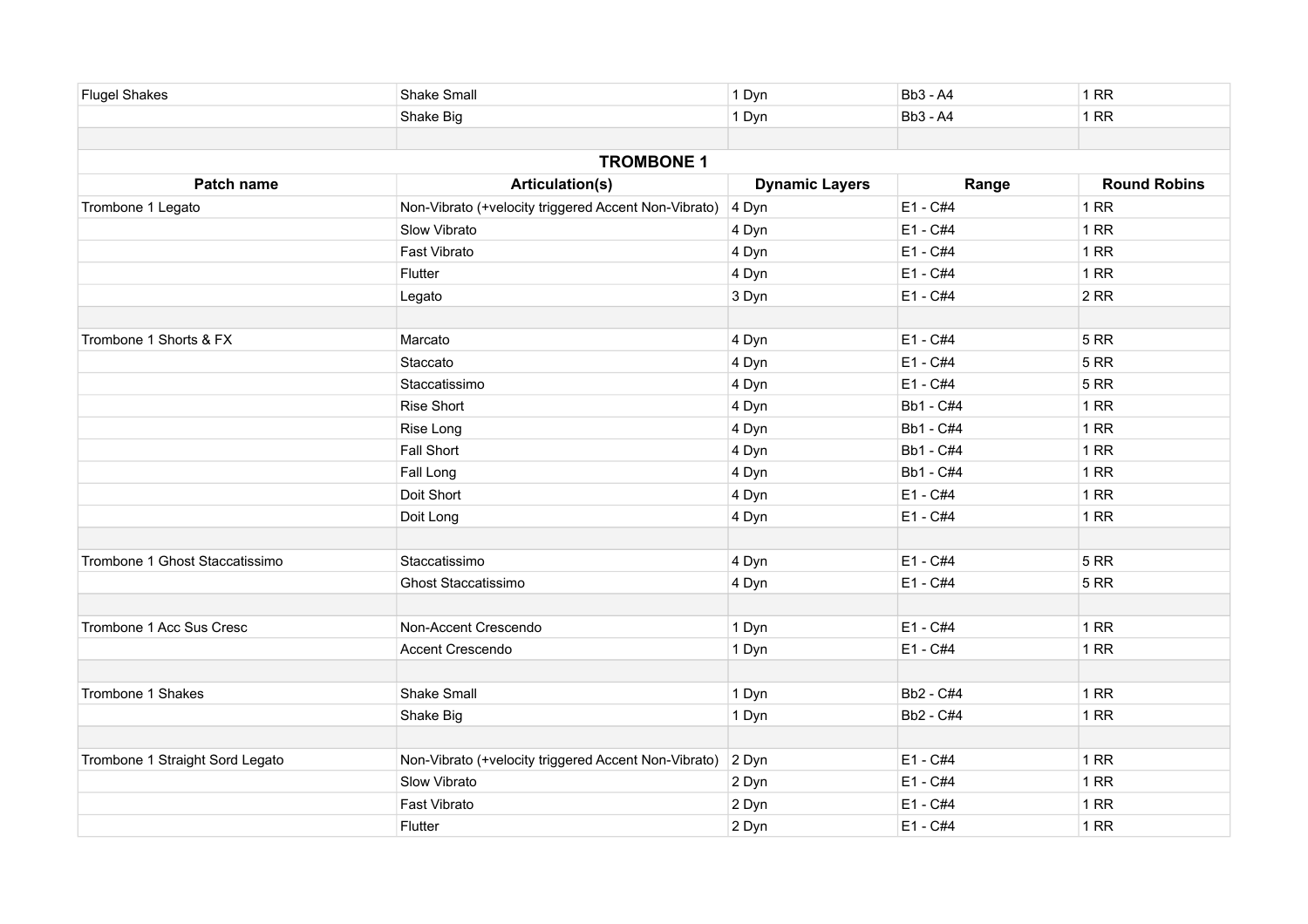|                                              | Legato                                               | 2 Dyn | E1 - C#4   | 2RR         |
|----------------------------------------------|------------------------------------------------------|-------|------------|-------------|
|                                              |                                                      |       |            |             |
| Trombone 1 Straight Sord Shorts & FX         | Marcato                                              | 2 Dyn | E1 - C#4   | <b>5 RR</b> |
|                                              | Staccato                                             | 2 Dyn | E1 - C#4   | <b>5 RR</b> |
|                                              | Staccatissimo                                        | 2 Dyn | E1 - C#4   | <b>5 RR</b> |
|                                              | <b>Rise Short</b>                                    | 2 Dyn | E1 - C#4   | 1RR         |
|                                              | Rise Long                                            | 2 Dyn | E1 - C#4   | 1RR         |
|                                              | Fall Short                                           | 2 Dyn | E1 - C#4   | 1 RR        |
|                                              | Fall Long                                            | 2 Dyn | $E1 - C#4$ | 1 RR        |
|                                              | Doit Short                                           | 2 Dyn | E1 - C#4   | 1RR         |
|                                              | Doit Long                                            | 2 Dyn | E1 - C#4   | 1RR         |
|                                              |                                                      |       |            |             |
| Trombone 1 Straight Sord Ghost Staccatissimo | Staccatissimo                                        | 2 Dyn | $E1 - C#4$ | <b>5 RR</b> |
|                                              | <b>Ghost Staccatissimo</b>                           | 2 Dyn | E1 - C#4   | <b>5 RR</b> |
|                                              |                                                      |       |            |             |
| Trombone 1 Straight Sord Acc Sus Cresc       | Non-Accent Crescendo                                 | 1 Dyn | E1 - C#4   | 1RR         |
|                                              | Accent Crescendo                                     | 1 Dyn | E1 - C#4   | 1RR         |
|                                              |                                                      |       |            |             |
| Trombone 1 Straight Sord Shakes              | Shake Small                                          | 1 Dyn | Bb2 - C#4  | 1RR         |
|                                              | Shake Big                                            | 1 Dyn | Bb2 - C#4  | 1RR         |
|                                              |                                                      |       |            |             |
| Trombone 1 Cup Sord Legato                   | Non-Vibrato (+velocity triggered Accent Non-Vibrato) | 2 Dyn | E1 - C#4   | 1RR         |
|                                              | Slow Vibrato                                         | 2 Dyn | E1 - C#4   | 1RR         |
|                                              | Fast Vibrato                                         | 2 Dyn | E1 - C#4   | 1 RR        |
|                                              | Flutter                                              | 2 Dyn | E1 - C#4   | 1RR         |
|                                              | Legato                                               | 2 Dyn | E1 - C#4   | 2RR         |
|                                              |                                                      |       |            |             |
| Trombone 1 Cup Sord Shorts & FX              | Marcato                                              | 2 Dyn | $E1 - C#4$ | <b>5 RR</b> |
|                                              | Staccato                                             | 2 Dyn | E1 - C#4   | <b>5 RR</b> |
|                                              | Staccatissimo                                        | 2 Dyn | E1 - C#4   | <b>5 RR</b> |
|                                              | Rise Short                                           | 2 Dyn | E1 - C#4   | 1 RR        |
|                                              | Rise Long                                            | 2 Dyn | E1 - C#4   | 1RR         |
|                                              | Fall Short                                           | 2 Dyn | E1 - C#4   | 1RR         |
|                                              | Fall Long                                            | 2 Dyn | E1 - C#4   | 1RR         |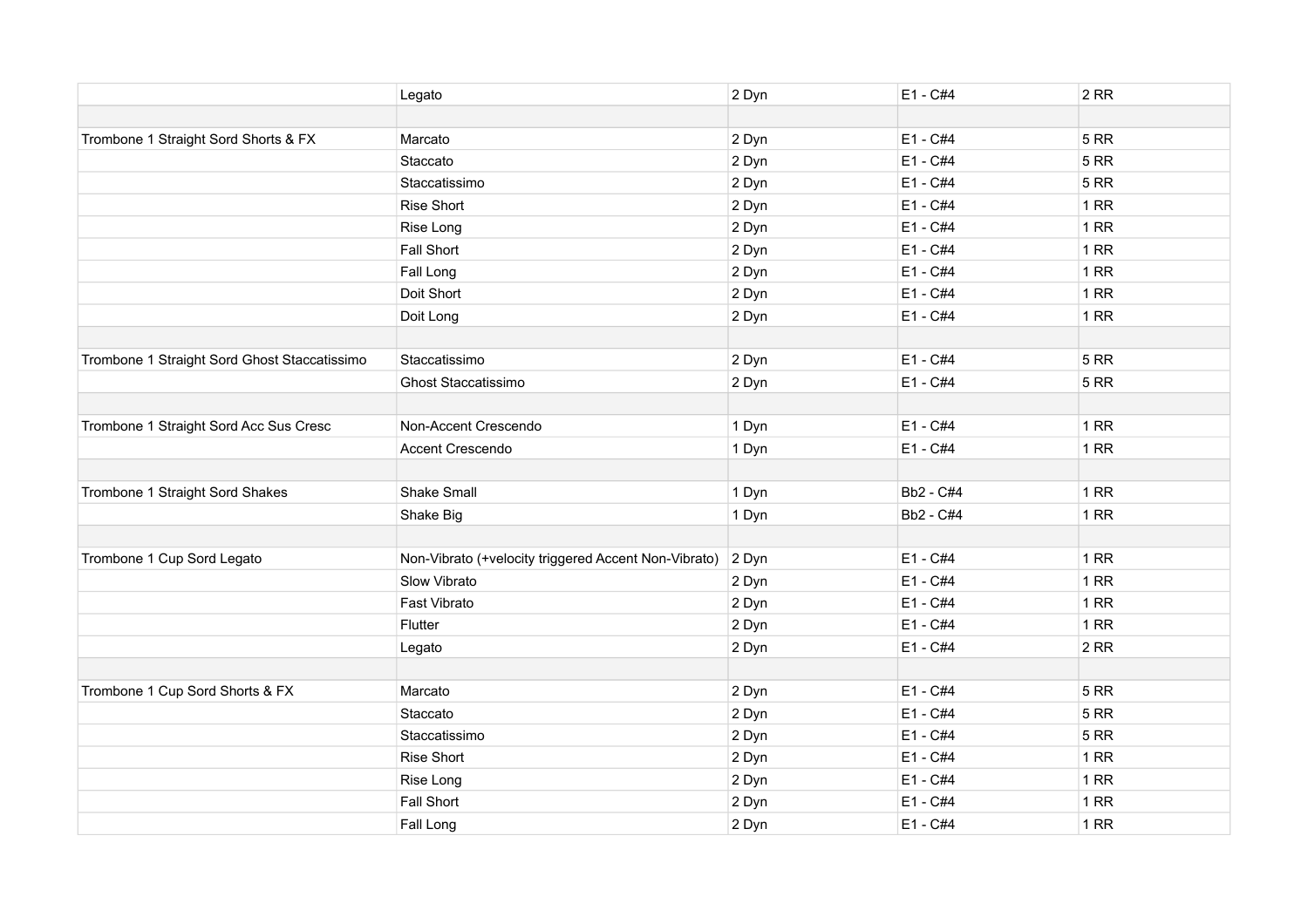|                                         | Doit Short                                           | 2 Dyn | E1 - C#4  | 1RR         |
|-----------------------------------------|------------------------------------------------------|-------|-----------|-------------|
|                                         | Doit Long                                            | 2 Dyn | E1 - C#4  | 1RR         |
|                                         |                                                      |       |           |             |
| Trombone 1 Cup Sord Ghost Staccatissimo | Staccatissimo                                        | 2 Dyn | E1 - C#4  | 5RR         |
|                                         | Ghost Staccatissimo                                  | 2 Dyn | E1 - C#4  | <b>5 RR</b> |
|                                         |                                                      |       |           |             |
| Trombone 1 Cup Sord Acc Sus Cresc       | Non-Accent Crescendo                                 | 1 Dyn | E1 - C#4  | 1RR         |
|                                         | Accent Crescendo                                     | 1 Dyn | E1 - C#4  | 1RR         |
|                                         |                                                      |       |           |             |
| Trombone 1 Cup Sord Shakes              | <b>Shake Small</b>                                   | 1 Dyn | Bb2 - C#4 | 1RR         |
|                                         | Shake Big                                            | 1 Dyn | Bb2 - C#4 | 1RR         |
|                                         |                                                      |       |           |             |
| Trombone 1 Harmon Sord Legato           | Non-Vibrato (+velocity triggered Accent Non-Vibrato) | 2 Dyn | E1 - C#4  | 1RR         |
|                                         | Slow Vibrato                                         | 2 Dyn | E1 - C#4  | 1RR         |
|                                         | Fast Vibrato                                         | 2 Dyn | E1 - C#4  | 1RR         |
|                                         | Flutter                                              | 2 Dyn | E1 - C#4  | 1RR         |
|                                         | Legato                                               | 2 Dyn | E1 - C#4  | 2RR         |
|                                         |                                                      |       |           |             |
| Trombone 1 Harmon Wah Sord Legato       | Slow Vibrato                                         | 1 Dyn | E1 - C#4  | 1RR         |
|                                         | Fast Vibrato                                         | 1 Dyn | E1 - C#4  | 1RR         |
|                                         | Flutter                                              | 1 Dyn | E1 - C#4  | 1RR         |
|                                         | Legato                                               | 1 Dyn | E1 - C#4  | 2RR         |
|                                         |                                                      |       |           |             |
| Trombone 1 Harmon Sord Shorts & FX      | Marcato                                              | 2 Dyn | E1 - C#4  | 5RR         |
|                                         | Staccato                                             | 2 Dyn | E1 - C#4  | 5RR         |
|                                         | Staccatissimo                                        | 2 Dyn | E1 - C#4  | <b>5 RR</b> |
|                                         | <b>Rise Short</b>                                    | 2 Dyn | E1 - C#4  | 1RR         |
|                                         | Rise Long                                            | 2 Dyn | E1 - C#4  | 1RR         |
|                                         | <b>Fall Short</b>                                    | 2 Dyn | E1 - C#4  | 1RR         |
|                                         | Fall Long                                            | 2 Dyn | E1 - C#4  | 1RR         |
|                                         | Doit Short                                           | 2 Dyn | E1 - C#4  | 1RR         |
|                                         | Doit Long                                            | 2 Dyn | E1 - C#4  | $1$ RR      |
|                                         |                                                      |       |           |             |
| Trombone 1 Harmon Wah Sord Shorts & FX  | Marcato                                              | 1 Dyn | E1 - C#4  | 5 RR        |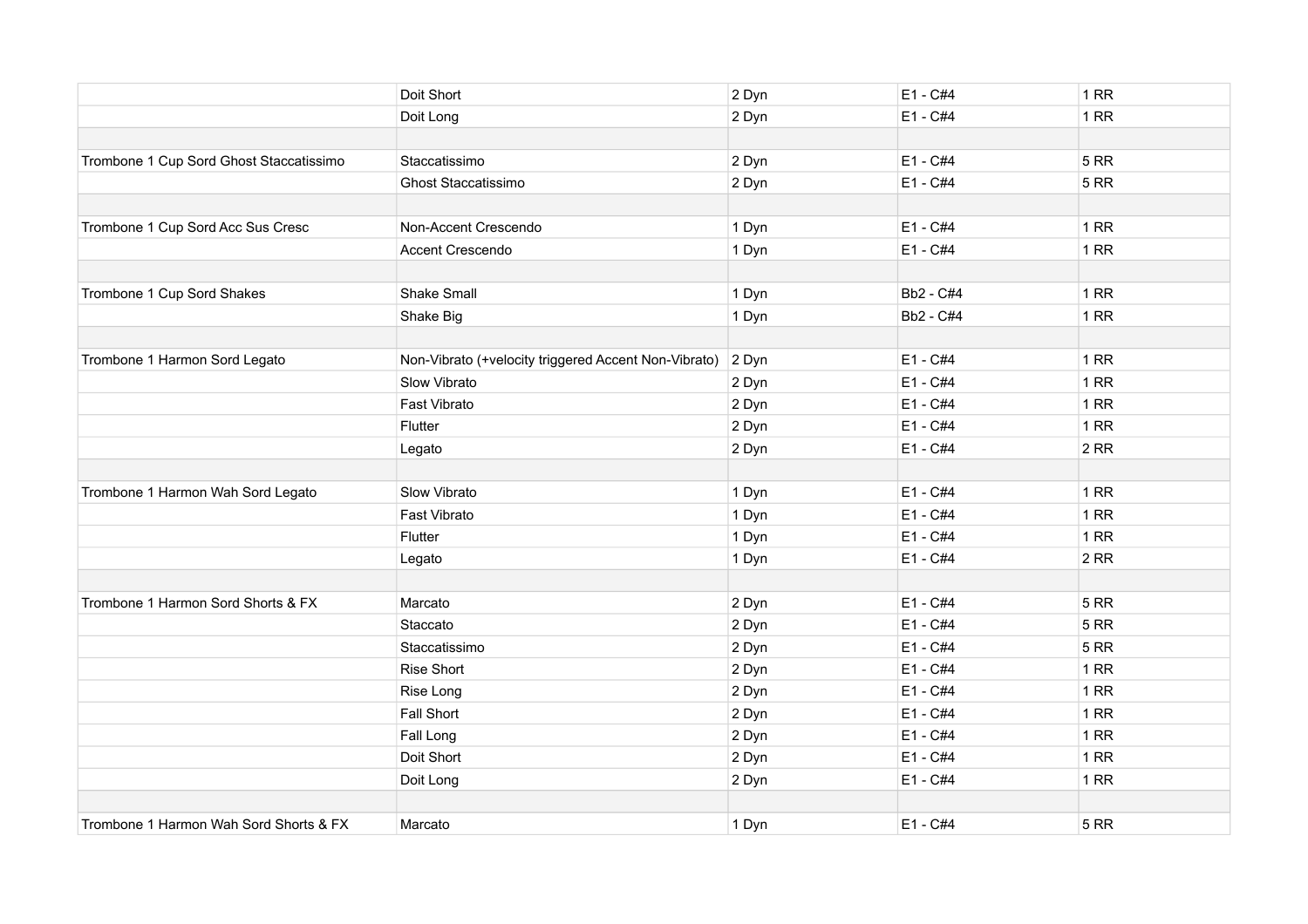|                                            | Staccato                                             | 1 Dyn                 | $E1 - C#4$ | <b>5 RR</b>         |
|--------------------------------------------|------------------------------------------------------|-----------------------|------------|---------------------|
|                                            | Staccatissimo                                        | 1 Dyn                 | $E1 - C#4$ | <b>5 RR</b>         |
|                                            |                                                      |                       |            |                     |
| Trombone 1 Harmon Sord Ghost Staccatissimo | Staccatissimo                                        | 2 Dyn                 | E1 - C#4   | <b>5 RR</b>         |
|                                            | <b>Ghost Staccatissimo</b>                           | 2 Dyn                 | E1 - C#4   | <b>5 RR</b>         |
|                                            |                                                      |                       |            |                     |
| Trombone 1 Harmon Sord Acc Sus Cresc       | Non-Accent Crescendo                                 | 1 Dyn                 | $E1 - C#4$ | 1RR                 |
|                                            | Accent Crescendo                                     | 1 Dyn                 | E1 - C#4   | 1RR                 |
|                                            |                                                      |                       |            |                     |
| Trombone 1 Harmon Sord Shakes              | <b>Shake Small</b>                                   | 1 Dyn                 | Bb2 - C#4  | 1RR                 |
|                                            | Shake Big                                            | 1 Dyn                 | Bb2 - C#4  | 1RR                 |
|                                            |                                                      |                       |            |                     |
| Trombone 1 Plunger Sord Legato             | Slow Vibrato                                         | 1 Dyn                 | E1 - C#4   | 1RR                 |
|                                            | Fast Vibrato                                         | 1 Dyn                 | E1 - C#4   | 1RR                 |
|                                            | Flutter                                              | 1 Dyn                 | E1 - C#4   | 1RR                 |
|                                            | Legato                                               | 1 Dyn                 | $E1 - C#4$ | 2RR                 |
|                                            |                                                      |                       |            |                     |
| Trombone 1 Plunger Sord Shorts & FX        | Marcato                                              | 1 Dyn                 | E1 - C#4   | <b>5 RR</b>         |
|                                            | Staccato                                             | 1 Dyn                 | $E1 - C#4$ | <b>5 RR</b>         |
|                                            | Staccatissimo                                        | 1 Dyn                 | E1 - C#4   | <b>5 RR</b>         |
|                                            |                                                      |                       |            |                     |
|                                            | <b>TROMBONE 2</b>                                    |                       |            |                     |
| Patch name                                 | Articulation(s)                                      | <b>Dynamic Layers</b> | Range      | <b>Round Robins</b> |
| Trombone 2 Legato                          | Non-Vibrato (+velocity triggered Accent Non-Vibrato) | 4 Dyn                 | E1 - C#4   | 1RR                 |
|                                            | Slow Vibrato                                         | 4 Dyn                 | E1 - C#4   | 1RR                 |
|                                            | Fast Vibrato                                         | 4 Dyn                 | E1 - C#4   | 1RR                 |
|                                            | Flutter                                              | 4 Dyn                 | E1 - C#4   | 1RR                 |
|                                            | Legato                                               | 3 Dyn                 | E1 - C#4   | 2RR                 |
|                                            |                                                      |                       |            |                     |
| Trombone 2 Shorts & FX                     | Marcato                                              | 4 Dyn                 | E1 - C#4   | <b>5 RR</b>         |
|                                            | Staccato                                             | 4 Dyn                 | E1 - C#4   | <b>5 RR</b>         |
|                                            | Staccatissimo                                        | 4 Dyn                 | E1 - C#4   | <b>5 RR</b>         |
|                                            | <b>Rise Short</b>                                    | 4 Dyn                 | E1 - C#4   | 1RR                 |
|                                            | Rise Long                                            | 4 Dyn                 | E1 - C#4   | 1RR                 |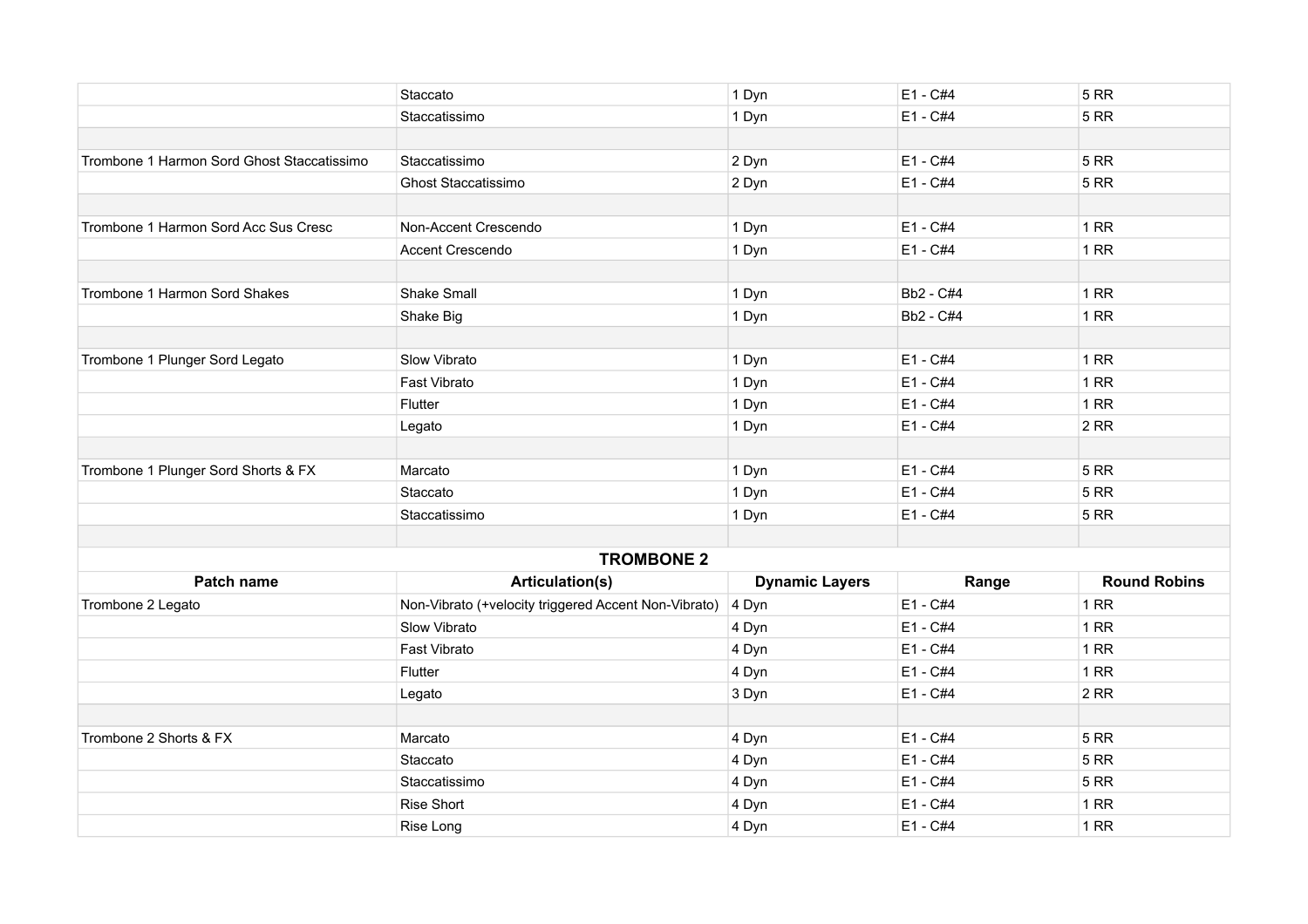|                                         | <b>Fall Short</b>                                    | 4 Dyn | E1 - C#4   | 1RR         |
|-----------------------------------------|------------------------------------------------------|-------|------------|-------------|
|                                         | Fall Long                                            | 4 Dyn | E1 - C#4   | 1RR         |
|                                         | Doit Short                                           | 4 Dyn | E1 - C#4   | 1RR         |
|                                         | Doit Long                                            | 4 Dyn | $E1 - C#4$ | 1RR         |
|                                         |                                                      |       |            |             |
| Trombone 2 Ghost Staccatissimo          | Staccatissimo                                        | 4 Dyn | E1 - C#4   | 5RR         |
|                                         | Ghost Staccatissimo                                  | 4 Dyn | $E1 - C#4$ | 5RR         |
|                                         |                                                      |       |            |             |
| Trombone 2 Acc Sus Cresc                | Non-Accent Crescendo                                 | 1 Dyn | $E1 - C#4$ | 1RR         |
|                                         | Accent Crescendo                                     | 1 Dyn | E1 - C#4   | 1RR         |
|                                         |                                                      |       |            |             |
| Trombone 2 Shakes                       | Shake Small                                          | 1 Dyn | Bb2 - C#4  | 1RR         |
|                                         | Shake Big                                            | 1 Dyn | Bb2 - C#4  | 1RR         |
|                                         |                                                      |       |            |             |
| Trombone 2 Cup Sord Legato              | Non-Vibrato (+velocity triggered Accent Non-Vibrato) | 2 Dyn | E1 - C#4   | 1RR         |
|                                         | Slow Vibrato                                         | 2 Dyn | E1 - C#4   | 1RR         |
|                                         | Fast Vibrato                                         | 2 Dyn | $E1 - C#4$ | 1RR         |
|                                         | Flutter                                              | 2 Dyn | E1 - C#4   | 1RR         |
|                                         | Legato                                               | 2 Dyn | E1 - C#4   | 2RR         |
|                                         |                                                      |       |            |             |
| Trombone 2 Cup Sord Shorts & FX         | Marcato                                              | 2 Dyn | E1 - C#4   | <b>5 RR</b> |
|                                         | Staccato                                             | 2 Dyn | E1 - C#4   | 5 RR        |
|                                         | Staccatissimo                                        | 2 Dyn | E1 - C#4   | <b>5 RR</b> |
|                                         | <b>Rise Short</b>                                    | 2 Dyn | E1 - C#4   | 1RR         |
|                                         | Rise Long                                            | 2 Dyn | E1 - C#4   | 1RR         |
|                                         | <b>Fall Short</b>                                    | 2 Dyn | E1 - C#4   | 1RR         |
|                                         | Fall Long                                            | 2 Dyn | E1 - C#4   | 1RR         |
|                                         | Doit Short                                           | 2 Dyn | E1 - C#4   | 1RR         |
|                                         | Doit Long                                            | 2 Dyn | E1 - C#4   | 1RR         |
|                                         |                                                      |       |            |             |
| Trombone 2 Cup Sord Ghost Staccatissimo | Staccatissimo                                        | 2 Dyn | E1 - C#4   | 5RR         |
|                                         | <b>Ghost Staccatissimo</b>                           | 2 Dyn | E1 - C#4   | <b>5 RR</b> |
|                                         |                                                      |       |            |             |
| Trombone 2 Cup Sord Acc Sus Cresc       | Non-Accent Crescendo                                 | 1 Dyn | E1 - C#4   | 1RR         |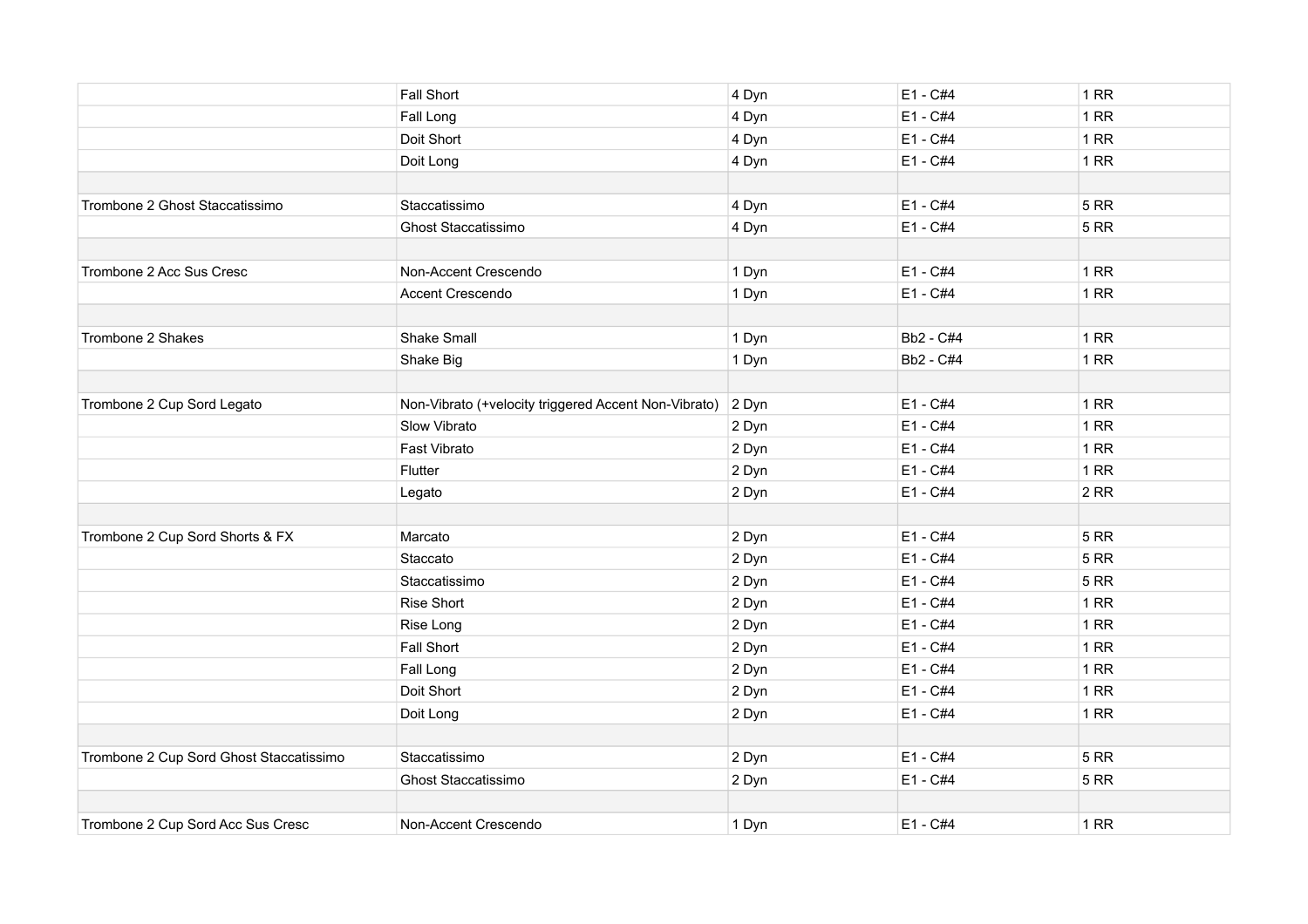|                                            | <b>Accent Crescendo</b>                              | 1 Dyn                 | E1 - C#4   | <b>1 RR</b>         |
|--------------------------------------------|------------------------------------------------------|-----------------------|------------|---------------------|
|                                            |                                                      |                       |            |                     |
| Trombone 2 Harmon Sord Legato              | Non-Vibrato (+velocity triggered Accent Non-Vibrato) | 2 Dyn                 | E1 - C#4   | 1 RR                |
|                                            | Slow Vibrato                                         | 2 Dyn                 | E1 - C#4   | 1 RR                |
|                                            | Fast Vibrato                                         | 2 Dyn                 | E1 - C#4   | 1 RR                |
|                                            | Flutter                                              | 2 Dyn                 | E1 - C#4   | 1 RR                |
|                                            | Legato                                               | 2 Dyn                 | E1 - C#4   | 2RR                 |
|                                            |                                                      |                       |            |                     |
| Trombone 2 Harmon Sord Shorts & FX         | Marcato                                              | 2 Dyn                 | E1 - C#4   | <b>5 RR</b>         |
|                                            | Staccato                                             | 2 Dyn                 | E1 - C#4   | <b>5 RR</b>         |
|                                            | Staccatissimo                                        | 2 Dyn                 | E1 - C#4   | <b>5 RR</b>         |
|                                            | <b>Rise Short</b>                                    | 2 Dyn                 | E1 - C#4   | 1RR                 |
|                                            | Rise Long                                            | 2 Dyn                 | E1 - C#4   | 1 RR                |
|                                            | <b>Fall Short</b>                                    | 2 Dyn                 | E1 - C#4   | 1RR                 |
|                                            | Fall Long                                            | 2 Dyn                 | E1 - C#4   | <b>1 RR</b>         |
|                                            | Doit Short                                           | 2 Dyn                 | E1 - C#4   | 1RR                 |
|                                            | Doit Long                                            | 2 Dyn                 | E1 - C#4   | <b>1 RR</b>         |
|                                            |                                                      |                       |            |                     |
| Trombone 2 Harmon Sord Ghost Staccatissimo | Staccatissimo                                        | 2 Dyn                 | $E1 - C#4$ | <b>5 RR</b>         |
|                                            | <b>Ghost Staccatissimo</b>                           | 2 Dyn                 | E1 - C#4   | <b>5 RR</b>         |
|                                            |                                                      |                       |            |                     |
| Trombone 2 Harmon Sord Acc Sus Cresc       | Non-Accent Crescendo                                 | 1 Dyn                 | E1 - C#4   | 1RR                 |
|                                            | Accent Crescendo                                     | 1 Dyn                 | E1 - C#4   | 1RR                 |
|                                            |                                                      |                       |            |                     |
|                                            | <b>BASS TROMBONE</b>                                 |                       |            |                     |
| Patch name                                 | <b>Articulation(s)</b>                               | <b>Dynamic Layers</b> | Range      | <b>Round Robins</b> |
| <b>Bass Trombone Legato</b>                | Non-Vibrato (+velocity triggered Accent Non-Vibrato) | 4 Dyn                 | F#0 - G3   | 1 RR                |
|                                            | Slow Vibrato                                         | 4 Dyn                 | F#0 - G3   | <b>1 RR</b>         |
|                                            | Fast Vibrato                                         | 4 Dyn                 | F#0 - G3   | <b>1 RR</b>         |
|                                            | Flutter                                              | 4 Dyn                 | $C1 - G3$  | 1RR                 |
|                                            | Legato                                               | 3 Dyn                 | F#0 - G3   | 2RR                 |
|                                            |                                                      |                       |            |                     |
| Bass Trombone Shorts & FX                  | Marcato                                              | 4 Dyn                 | F#0 - G3   | <b>5 RR</b>         |
|                                            | Staccato                                             | 4 Dyn                 | F#0 - G3   | <b>5 RR</b>         |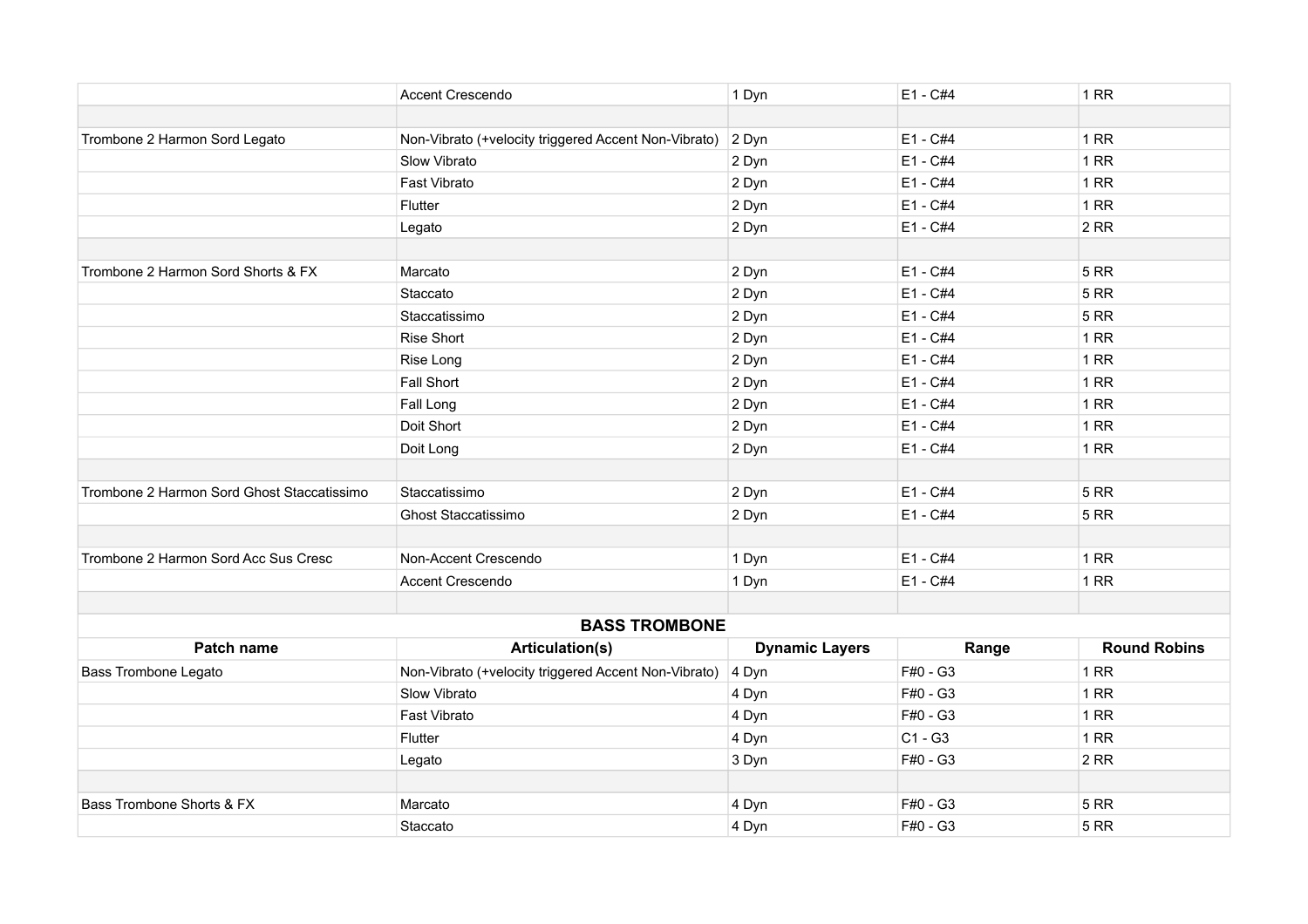|                                                 | Staccatissimo                                        | 4 Dyn | F#0 - G3  | <b>5 RR</b> |
|-------------------------------------------------|------------------------------------------------------|-------|-----------|-------------|
|                                                 | <b>Rise Short</b>                                    | 4 Dyn | F#0 - G3  | 1 RR        |
|                                                 | Rise Long                                            | 4 Dyn | F#0 - G3  | 1 RR        |
|                                                 | Fall Short                                           | 4 Dyn | F#0 - G3  | 1RR         |
|                                                 | Fall Long                                            | 4 Dyn | F#0 - G3  | 1RR         |
|                                                 | Doit Short                                           | 4 Dyn | F#0 - G3  | 1RR         |
|                                                 | Doit Long                                            | 4 Dyn | F#0 - G3  | 1RR         |
|                                                 |                                                      |       |           |             |
| Bass Trombone Ghost Staccatissimo               | Staccatissimo                                        | 4 Dyn | F#0 - G3  | <b>5 RR</b> |
|                                                 | <b>Ghost Staccatissimo</b>                           | 4 Dyn | F#0 - G3  | <b>5 RR</b> |
|                                                 |                                                      |       |           |             |
| Bass Trombone Straight Sord Legato              | Non-Vibrato (+velocity triggered Accent Non-Vibrato) | 2 Dyn | F#0 - G3  | 1 RR        |
|                                                 | Slow Vibrato                                         | 2 Dyn | F#0 - G3  | 1 RR        |
|                                                 | Fast Vibrato                                         | 2 Dyn | F#0 - G3  | 1RR         |
|                                                 | Flutter                                              | 2 Dyn | $C1 - G3$ | 1RR         |
|                                                 | Legato                                               | 2 Dyn | F#0 - G3  | 2RR         |
|                                                 |                                                      |       |           |             |
| Bass Trombone Straight Sord Shorts & FX         | Marcato                                              | 2 Dyn | F#0 - G3  | <b>5 RR</b> |
|                                                 | Staccato                                             | 2 Dyn | F#0 - G3  | <b>5 RR</b> |
|                                                 | Staccatissimo                                        | 2 Dyn | F#0 - G3  | <b>5 RR</b> |
|                                                 | Rise Short                                           | 2 Dyn | F#0 - G3  | 1RR         |
|                                                 | Rise Long                                            | 2 Dyn | F#0 - G3  | 1 RR        |
|                                                 | Fall Short                                           | 2 Dyn | F#0 - G3  | 1RR         |
|                                                 | Fall Long                                            | 2 Dyn | F#0 - G3  | 1 RR        |
|                                                 | Doit Short                                           | 2 Dyn | F#0 - G3  | 1RR         |
|                                                 | Doit Long                                            | 2 Dyn | F#0 - G3  | 1RR         |
|                                                 |                                                      |       |           |             |
| Bass Trombone Straight Sord Ghost Staccatissimo | Staccatissimo                                        | 2 Dyn | F#0 - G3  | <b>5 RR</b> |
|                                                 | <b>Ghost Staccatissimo</b>                           | 2 Dyn | F#0 - G3  | <b>5 RR</b> |
| Bass Trombone Straight Sord Acc Sus Cresc       | Non-Accent Crescendo                                 | 1 Dyn | F#0 - G3  | 1RR         |
|                                                 | Accent Crescendo                                     | 1 Dyn | F#0 - G3  | 1RR         |
|                                                 |                                                      |       |           |             |
| Bass Trombone Straight Sord Legato              | Non-Vibrato (+velocity triggered Accent Non-Vibrato) | 2 Dyn | F#0 - G3  | 1RR         |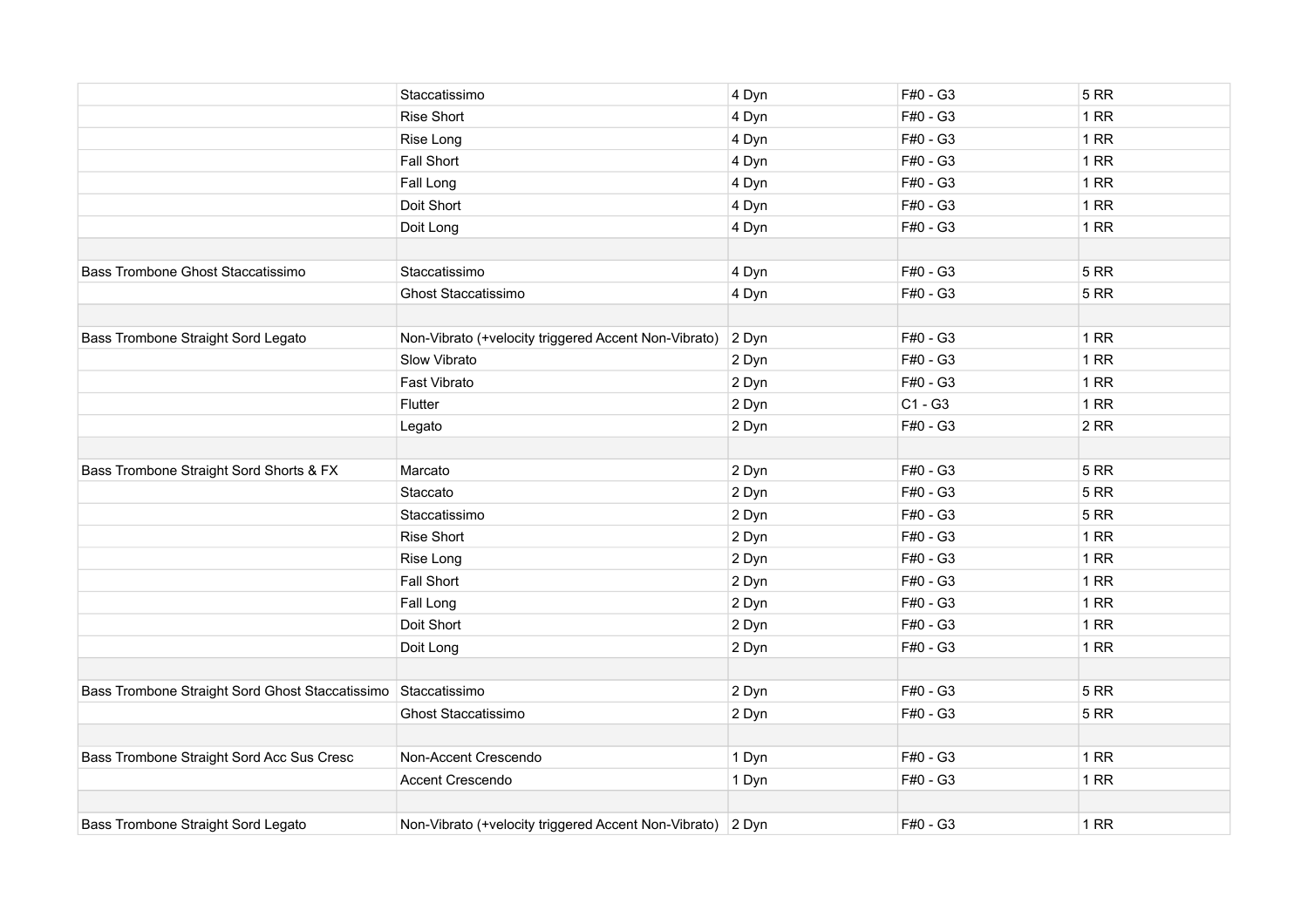|                                                 | Slow Vibrato                                         | 2 Dyn                 | F#0 - G3         | 1RR                 |
|-------------------------------------------------|------------------------------------------------------|-----------------------|------------------|---------------------|
|                                                 | Fast Vibrato                                         | 2 Dyn                 | F#0 - G3         | 1RR                 |
|                                                 | Flutter                                              | 2 Dyn                 | $C1 - G3$        | 1RR                 |
|                                                 | Legato                                               | 2 Dyn                 | F#0 - G3         | 2RR                 |
|                                                 |                                                      |                       |                  |                     |
| Bass Trombone Straight Sord Shorts & FX         | Marcato                                              | 2 Dyn                 | F#0 - G3         | <b>5 RR</b>         |
|                                                 | Staccato                                             | 2 Dyn                 | F#0 - G3         | <b>5 RR</b>         |
|                                                 | Staccatissimo                                        | 2 Dyn                 | F#0 - G3         | <b>5 RR</b>         |
|                                                 | <b>Rise Short</b>                                    | 2 Dyn                 | F#0 - G3         | 1RR                 |
|                                                 | Rise Long                                            | 2 Dyn                 | F#0 - G3         | 1RR                 |
|                                                 | <b>Fall Short</b>                                    | 2 Dyn                 | F#0 - G3         | 1RR                 |
|                                                 | Fall Long                                            | 2 Dyn                 | F#0 - G3         | 1RR                 |
|                                                 | Doit Short                                           | 2 Dyn                 | F#0 - G3         | 1RR                 |
|                                                 | Doit Long                                            | 2 Dyn                 | F#0 - G3         | 1RR                 |
|                                                 |                                                      |                       |                  |                     |
| Bass Trombone Straight Sord Ghost Staccatissimo | Staccatissimo                                        | 2 Dyn                 | F#0 - G3         | <b>5 RR</b>         |
|                                                 | Ghost Staccatissimo                                  | 2 Dyn                 | F#0 - G3         | 5RR                 |
|                                                 |                                                      |                       |                  |                     |
| Bass Trombone Straight Sord Acc Sus Cresc       | Non-Accent Crescendo                                 | 1 Dyn                 | F#0 - G3         | 1RR                 |
|                                                 | Accent Crescendo                                     | 1 Dyn                 | F#0 - G3         | 1RR                 |
|                                                 |                                                      |                       |                  |                     |
|                                                 | <b>CONTRABASS TROMBONE</b>                           |                       |                  |                     |
| Patch name                                      | <b>Articulation(s)</b>                               | <b>Dynamic Layers</b> | Range            | <b>Round Robins</b> |
| Contrabass Trombone Legato                      | Non-Vibrato (+velocity triggered Accent Non-Vibrato) | 2 Dyn                 | <b>Bb-1 - B1</b> | 1RR                 |
|                                                 | Slow Vibrato                                         | 2 Dyn                 | Bb-1 - B1        | 1RR                 |
|                                                 | Fast Vibrato                                         | 2 Dyn                 | <b>Bb-1 - B1</b> | 1RR                 |
|                                                 |                                                      |                       |                  |                     |
| Contrabass Trombone Shorts & FX                 | Marcato                                              | 2 Dyn                 | <b>Bb-1 - B1</b> | <b>5 RR</b>         |
|                                                 | Staccato                                             | 2 Dyn                 | <b>Bb-1 - B1</b> | <b>5 RR</b>         |
|                                                 | Staccatissimo                                        | 2 Dyn                 | Bb-1 - B1        | <b>5 RR</b>         |
|                                                 |                                                      |                       |                  |                     |
| Contrabass Trombone Acc Sus Cresc               | Non-Accent Crescendo                                 | 1 Dyn                 | F#0 - B1         | 1RR                 |
|                                                 | Accent Crescendo                                     | 1 Dyn                 | F#0 - B1         | <b>1 RR</b>         |
|                                                 |                                                      |                       |                  |                     |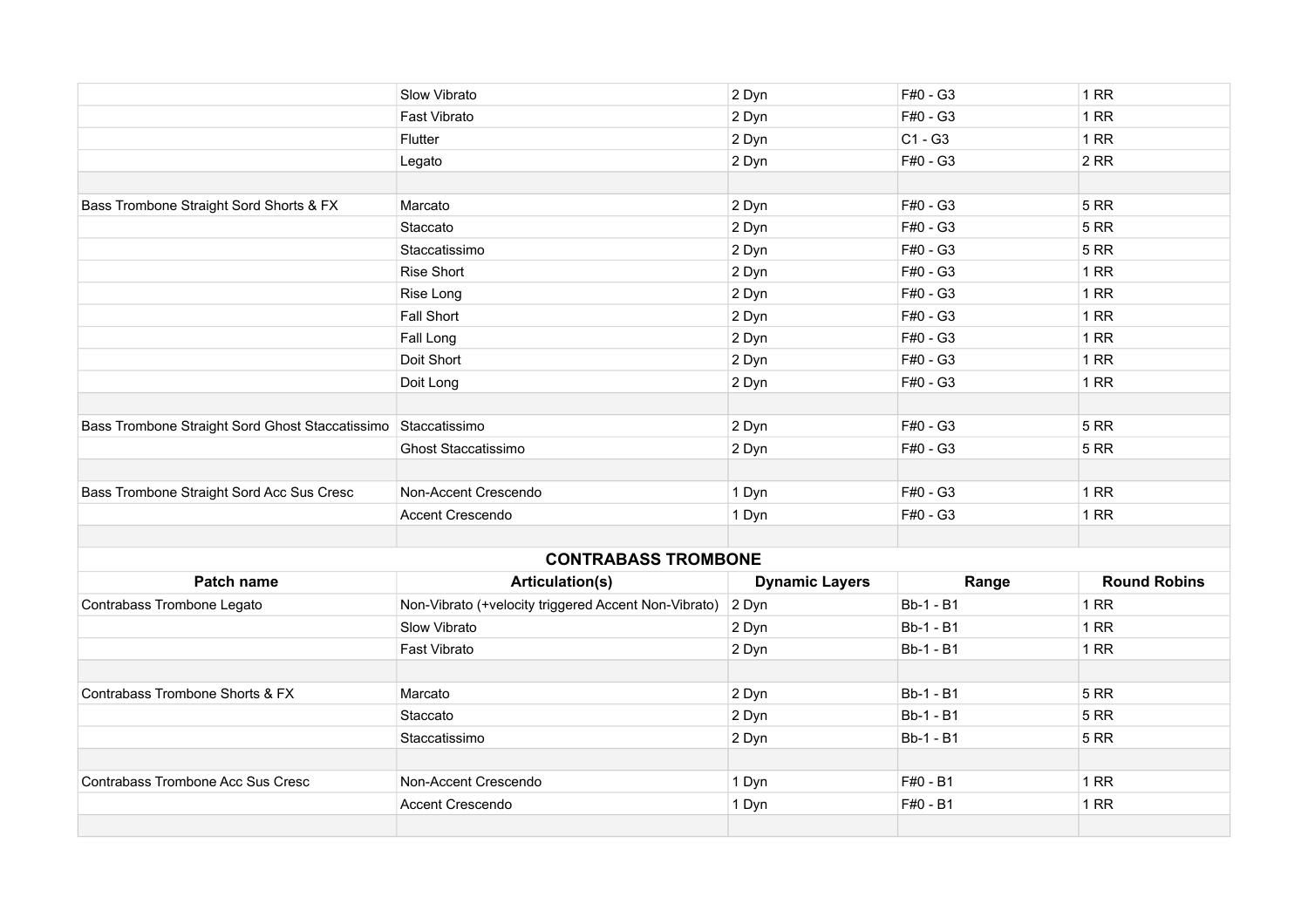|                           | <b>TUBA</b>                                                |                       |           |                     |
|---------------------------|------------------------------------------------------------|-----------------------|-----------|---------------------|
| Patch name                | <b>Articulation(s)</b>                                     | <b>Dynamic Layers</b> | Range     | <b>Round Robins</b> |
| Tuba Legato               | Non-Vibrato (+velocity triggered Accent Non-Vibrato) 4 Dyn |                       | $E0 - F3$ | 1RR                 |
|                           | Slow Vibrato                                               | 4 Dyn                 | $E0 - F3$ | 1RR                 |
|                           | Fast Vibrato                                               | 4 Dyn                 | E0 - F3   | 1RR                 |
|                           | Flutter                                                    | 4 Dyn                 | $E0 - F3$ | 1RR                 |
|                           | Legato                                                     | 3 Dyn                 | E0 - F3   | 2RR                 |
|                           |                                                            |                       |           |                     |
| Tuba Shorts & FX          | Marcato                                                    | 4 Dyn                 | $E0 - F3$ | <b>5 RR</b>         |
|                           | Staccato                                                   | 4 Dyn                 | E0 - F3   | 5 RR                |
|                           | Staccatissimo                                              | 4 Dyn                 | E0 - F3   | 5 RR                |
|                           | <b>Rise Short</b>                                          | 4 Dyn                 | $E0 - F3$ | 1RR                 |
|                           | Rise Long                                                  | 4 Dyn                 | $E0 - F3$ | 1RR                 |
|                           | <b>Fall Short</b>                                          | 4 Dyn                 | $E0 - F2$ | 1RR                 |
|                           | Fall Long                                                  | 4 Dyn                 | $E0 - F2$ | 1RR                 |
|                           | Doit Short                                                 | 4 Dyn                 | E0 - F3   | 1RR                 |
|                           | Doit Long                                                  | 4 Dyn                 | E0 - F3   | 1RR                 |
|                           |                                                            |                       |           |                     |
| Tuba Acc Sus Cresc        | Non-Accent Crescendo                                       | 1 Dyn                 | $E0 - F3$ | $1$ RR              |
|                           | Accent Crescendo                                           | 1 Dyn                 | E0 - F3   | 1RR                 |
| Tuba Shakes               | <b>Shake Small</b>                                         | 1 Dyn                 | $E0 - F2$ | 1RR                 |
|                           |                                                            |                       |           |                     |
|                           | Shake Big                                                  | 1 Dyn                 | $E0 - F2$ | 1RR                 |
| Tuba Straight Legato      | Non-Vibrato (+velocity triggered Accent Non-Vibrato)       | 2 Dyn                 | $E0 - F3$ | 1RR                 |
|                           | Slow Vibrato                                               | 2 Dyn                 | E0 - F3   | 1RR                 |
|                           | Fast Vibrato                                               | 2 Dyn                 | E0 - F3   | 1RR                 |
|                           | Flutter                                                    | 2 Dyn                 | E0 - F3   | 1RR                 |
|                           | Legato                                                     | 2 Dyn                 | E0 - F3   | 2RR                 |
|                           |                                                            |                       |           |                     |
| Tuba Straight Shorts & FX | Marcato                                                    | 2 Dyn                 | E0 - F3   | 5 RR                |
|                           | Staccato                                                   | 2 Dyn                 | E0 - F3   | 5 RR                |
|                           | Staccatissimo                                              | 2 Dyn                 | E0 - F3   | 5 RR                |
|                           | <b>Rise Short</b>                                          | 2 Dyn                 | E0 - F3   | 1RR                 |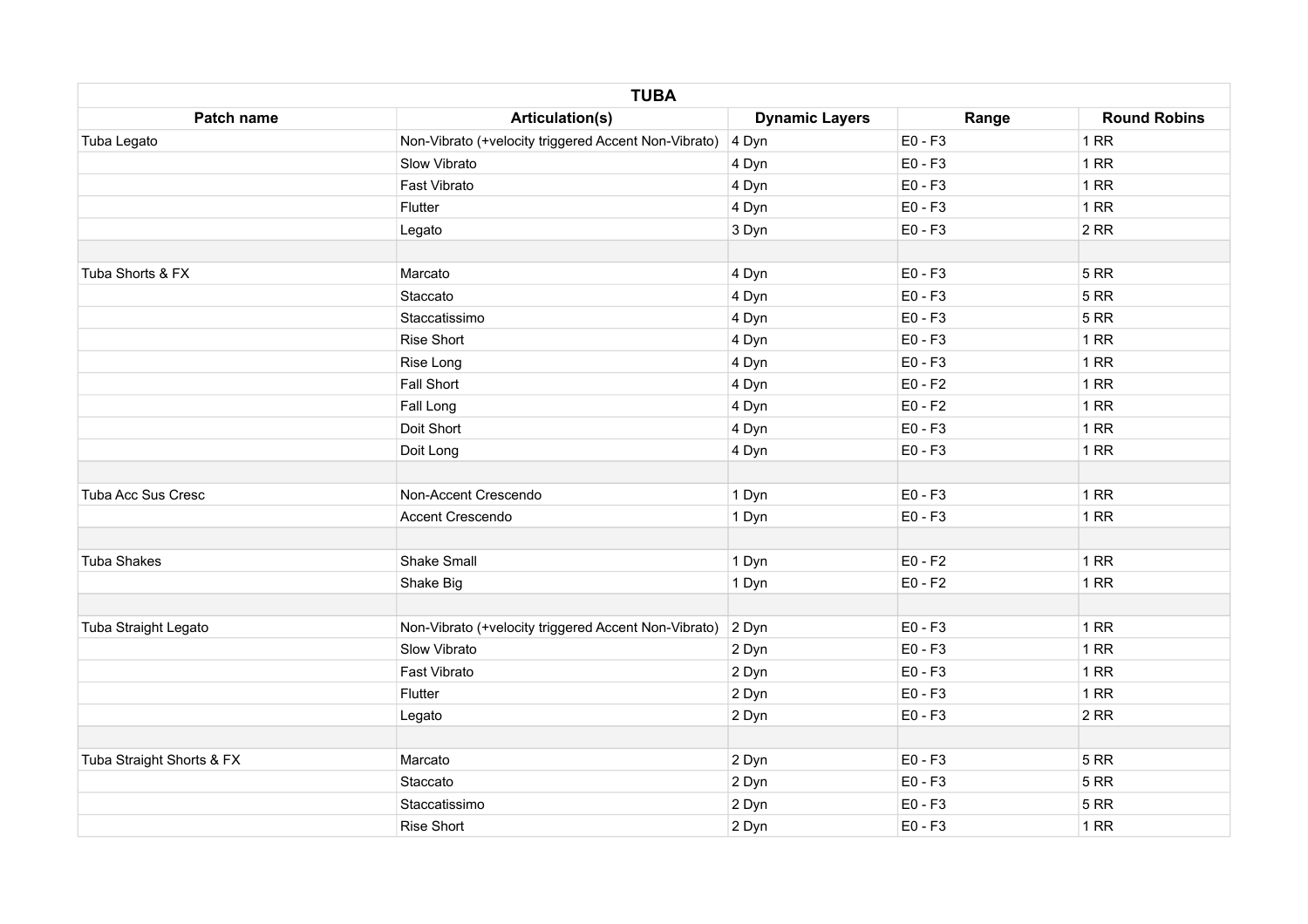|                                       | Rise Long                                            | 2 Dyn | $E0 - F3$                        | 1RR         |
|---------------------------------------|------------------------------------------------------|-------|----------------------------------|-------------|
|                                       | Fall Short                                           | 2 Dyn | $E0 - F2$                        | 1RR         |
|                                       | Fall Long                                            | 2 Dyn | $E0 - F2$                        | 1RR         |
|                                       | Doit Short                                           | 2 Dyn | $E0 - F3$                        | 1RR         |
|                                       | Doit Long                                            | 2 Dyn | E0 - F3                          | 1RR         |
|                                       |                                                      |       |                                  |             |
| Tuba Straight Acc Sus Cresc           | Non-Accent Crescendo                                 | 1 Dyn | $E0 - F3$                        | 1RR         |
|                                       | Accent Crescendo                                     | 1 Dyn | $E0 - F3$                        | 1RR         |
|                                       |                                                      |       |                                  |             |
| <b>Tuba Straight Shakes</b>           | <b>Shake Small</b>                                   | 1 Dyn | $E0 - C2$                        | 1RR         |
|                                       | Shake Big                                            | 1 Dyn | $E0 - C2$                        | 1RR         |
|                                       |                                                      |       |                                  |             |
|                                       |                                                      |       |                                  |             |
|                                       | <b>ENSEMBLES</b>                                     |       |                                  |             |
|                                       |                                                      |       |                                  |             |
| Trombone Ens High Legato              | Non-Vibrato (+velocity triggered Accent Non-Vibrato) | 4 Dyn | D2 - C#4                         | 1RR         |
|                                       | Slow Vibrato                                         | 4 Dyn | D <sub>2</sub> - C <sub>#4</sub> | 1RR         |
|                                       | Fast Vibrato                                         | 4 Dyn | D <sub>2</sub> - C#4             | 1RR         |
|                                       | Flutter                                              | 4 Dyn | D <sub>2</sub> - C#4             | 1RR         |
|                                       | Legato                                               | 4 Dyn | D2 - C#4                         | 2RR         |
|                                       |                                                      |       |                                  |             |
| Trombone Ens High Shorts & FX         | Marcato                                              | 4 Dyn | D <sub>2</sub> - C#4             | <b>5 RR</b> |
|                                       | Staccato                                             | 4 Dyn | D <sub>2</sub> - C#4             | 5RR         |
|                                       | Staccatissimo                                        | 4 Dyn | D <sub>2</sub> - C#4             | <b>5 RR</b> |
|                                       | <b>Rise Short</b>                                    | 2 Dyn | F#2 - C#4                        | 1RR         |
|                                       | Rise Long                                            | 2 Dyn | F#2 - C#4                        | 1RR         |
|                                       | Fall Short                                           | 2 Dyn | F#2 - C#4                        | 1RR         |
|                                       | Fall Long                                            | 2 Dyn | F#2 - C#4                        | 1RR         |
|                                       | Doit Short                                           | 2 Dyn | D <sub>2</sub> - C#4             | 1RR         |
|                                       | Doit Long                                            | 2 Dyn | D2 - C#4                         | 1RR         |
|                                       |                                                      |       |                                  |             |
| Trombone Ens High Ghost Staccatissimo | Staccatissimo                                        | 4 Dyn | D <sub>2</sub> - C#4             | <b>5 RR</b> |
|                                       | Ghost Staccatissimo                                  | 4 Dyn | D <sub>2</sub> - C#4             | <b>5 RR</b> |
|                                       |                                                      |       |                                  |             |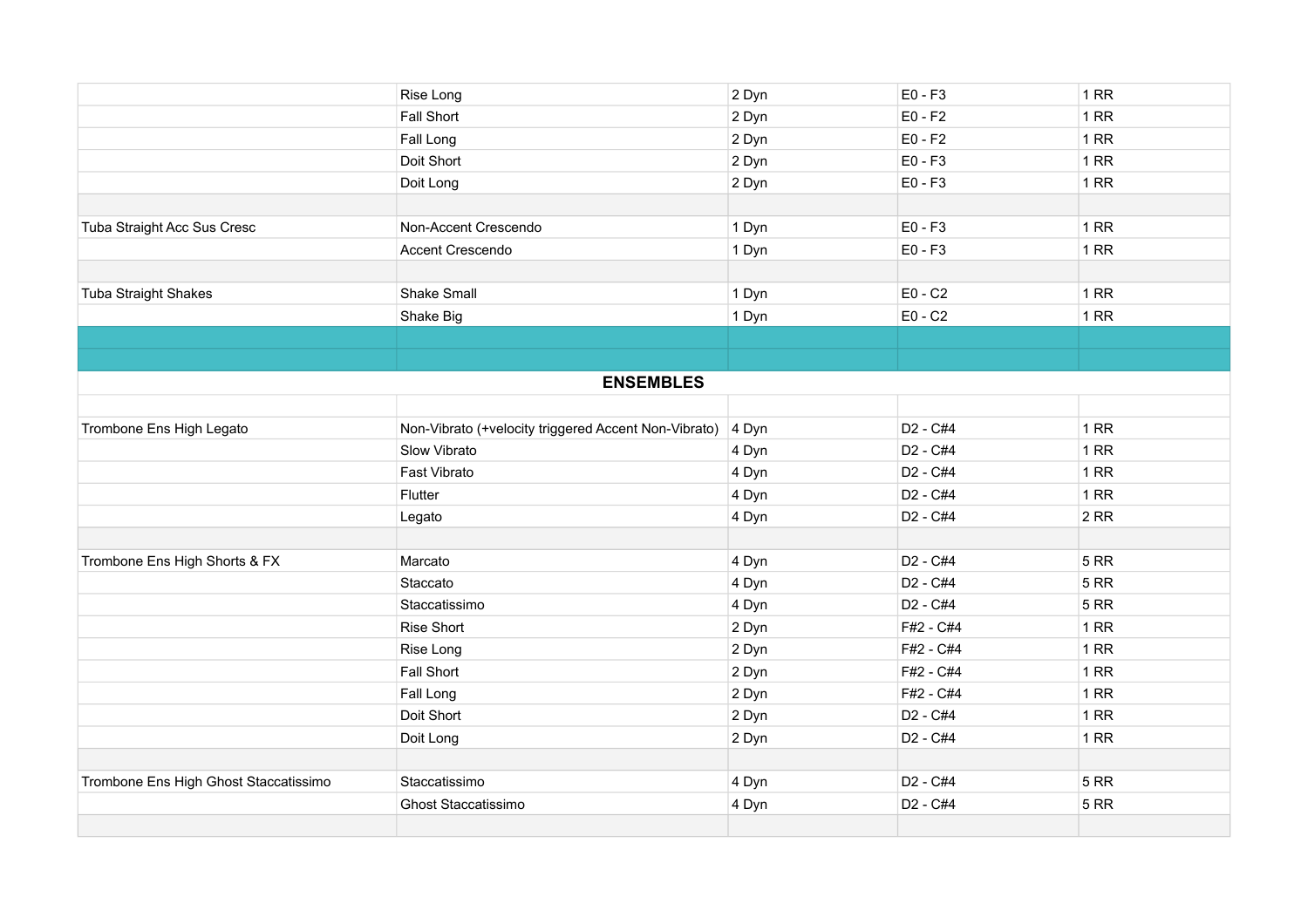| Trombone Ens High Straight Legato              | Non-Vibrato (+velocity triggered Accent Non-Vibrato) | 2 Dyn | D <sub>2</sub> - C <sub>#4</sub> | 1RR         |
|------------------------------------------------|------------------------------------------------------|-------|----------------------------------|-------------|
|                                                | Slow Vibrato                                         | 2 Dyn | D <sub>2</sub> - C#4             | 1RR         |
|                                                | Fast Vibrato                                         | 2 Dyn | D <sub>2</sub> - C <sub>#4</sub> | 1RR         |
|                                                | Flutter                                              | 2 Dyn | D <sub>2</sub> - C <sub>#4</sub> | 1RR         |
|                                                | Legato                                               | 2 Dyn | D <sub>2</sub> - C <sub>#4</sub> | 2RR         |
|                                                |                                                      |       |                                  |             |
| Trombone Ens High Straight Shorts & FX         | Marcato                                              | 2 Dyn | D <sub>2</sub> - C <sub>#4</sub> | <b>5 RR</b> |
|                                                | Staccato                                             | 2 Dyn | D <sub>2</sub> - C <sub>#4</sub> | <b>5 RR</b> |
|                                                | Staccatissimo                                        | 2 Dyn | D <sub>2</sub> - C <sub>#4</sub> | <b>5 RR</b> |
|                                                | Rise Short                                           | 2 Dyn | F#2 - C#4                        | 1RR         |
|                                                | Rise Long                                            | 2 Dyn | F#2 - C#4                        | 1RR         |
|                                                | Fall Short                                           | 2 Dyn | F#2 - C#4                        | 1RR         |
|                                                | Fall Long                                            | 2 Dyn | F#2 - C#4                        | 1RR         |
|                                                | Doit Short                                           | 2 Dyn | D <sub>2</sub> - C <sub>#4</sub> | 1RR         |
|                                                | Doit Long                                            | 2 Dyn | D2 - C#4                         | 1RR         |
|                                                |                                                      |       |                                  |             |
| Trombone Ens High Straight Ghost Staccatissimo | Staccatissimo                                        | 2 Dyn | D <sub>2</sub> - C#4             | <b>5 RR</b> |
|                                                | Ghost Staccatissimo                                  | 2 Dyn | D <sub>2</sub> - C#4             | <b>5 RR</b> |
|                                                |                                                      |       |                                  |             |
| Trombone Ens Low Legato                        | Non-Vibrato (+velocity triggered Accent Non-Vibrato) | 2 Dyn | $D0 - D1$                        | 1RR         |
|                                                | Slow Vibrato                                         | 2 Dyn | D0 - D1                          | 1RR         |
|                                                | Fast Vibrato                                         | 2 Dyn | D0 - D1                          | 1RR         |
|                                                |                                                      |       |                                  |             |
| Trombone Ens Low Shorts & FX                   | Marcato                                              | 2 Dyn | $D0 - D1$                        | <b>5 RR</b> |
|                                                | Staccato                                             | 2 Dyn | D0 - D1                          | <b>5 RR</b> |
|                                                | Staccatissimo                                        | 2 Dyn | D0 - D1                          | <b>5 RR</b> |
|                                                |                                                      |       |                                  |             |
| Trombone Ens Low Acc Sus Crescendo             | Non-Accent Crescendo                                 | 1 Dyn | $E0 - D1$                        | 1RR         |
|                                                | Accent Crescendo                                     | 1 Dyn | E0 - D1                          | <b>1 RR</b> |
|                                                |                                                      |       |                                  |             |
| Trombone Ens Low Straight Sus                  | Non-Vibrato (+velocity triggered Accent Non-Vibrato) | 2 Dyn | D0 - D1                          | 1RR         |
|                                                | Slow Vibrato                                         | 2 Dyn | D0 - D1                          | 1RR         |
|                                                | Fast Vibrato                                         | 2 Dyn | D0 - D1                          | 1RR         |
|                                                |                                                      |       |                                  |             |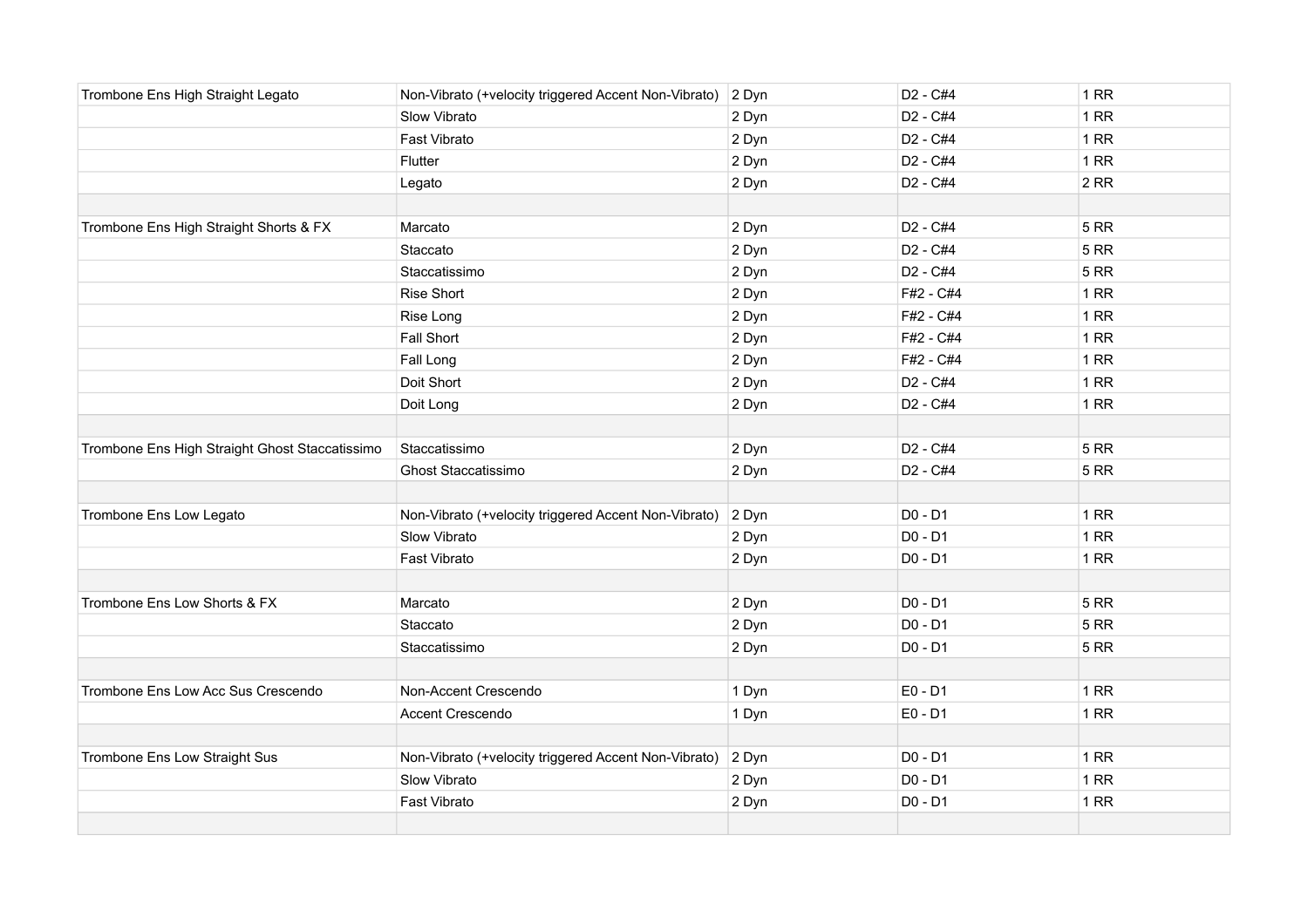| Trombone Ens Low Straight Shorts & FX       | Marcato                                              | 2 Dyn | D0 - D1                          | <b>5 RR</b> |
|---------------------------------------------|------------------------------------------------------|-------|----------------------------------|-------------|
|                                             | Staccato                                             | 2 Dyn | D0 - D1                          | <b>5 RR</b> |
|                                             | Staccatissimo                                        | 2 Dyn | D0 - D1                          | <b>5 RR</b> |
|                                             |                                                      |       |                                  |             |
| Trombone Ens Low Straight Acc Sus Crescendo | Non-Accent Crescendo                                 | 1 Dyn | $E0 - D1$                        | 1RR         |
|                                             | Accent Crescendo                                     | 1 Dyn | E0 - D1                          | 1RR         |
|                                             |                                                      |       |                                  |             |
| Sax Ens Legato                              | Non-Vibrato (+velocity triggered Accent Non-Vibrato) | 3 Dyn | C <sub>2</sub> - C <sub>#4</sub> | 1RR         |
|                                             | Slow Vibrato                                         | 3 Dyn | C <sub>2</sub> - C#4             | 1RR         |
|                                             | Fast Vibrato                                         | 3 Dyn | C <sub>2</sub> - C <sub>#4</sub> | 1RR         |
|                                             | Flutter                                              | 3 Dyn | C <sub>2</sub> - C#4             | 1RR         |
|                                             | Legato                                               | 2 Dyn | C <sub>2</sub> - C <sub>#4</sub> | 2RR         |
|                                             |                                                      |       |                                  |             |
| Sax Ens Shorts & FX                         | Marcato                                              | 3 Dyn | C <sub>2</sub> - C <sub>#4</sub> | <b>5 RR</b> |
|                                             | Staccato                                             | 3 Dyn | C <sub>2</sub> - C#4             | <b>5 RR</b> |
|                                             | Staccatissimo                                        | 3 Dyn | C <sub>2</sub> - C#4             | <b>5 RR</b> |
|                                             | <b>Rise Short</b>                                    | 3 Dyn | C3 - C#4                         | 1RR         |
|                                             | Rise Long                                            | 3 Dyn | C3 - C#4                         | 1RR         |
|                                             | <b>Fall Short</b>                                    | 2 Dyn | F#2 - C#4                        | 1RR         |
|                                             | Fall Long                                            | 2 Dyn | F#2 - C#4                        | 1RR         |
|                                             | Doit Short                                           | 2 Dyn | C2 - C#4                         | 1RR         |
|                                             | Doit Long                                            | 2 Dyn | C <sub>2</sub> - C <sub>#4</sub> | 1RR         |
|                                             |                                                      |       |                                  |             |
| Sax Ens Ghost Staccatissimo                 | Staccatissimo                                        | 3 Dyn | C <sub>2</sub> - C#4             | <b>5 RR</b> |
|                                             | Ghost Staccatissimo                                  | 3 Dyn | C <sub>2</sub> - C <sub>#4</sub> | <b>5 RR</b> |
|                                             |                                                      |       |                                  |             |
| Sax Ens Acc Sus Crescendo                   | Non-Accent Crescendo                                 | 1 Dyn | C <sub>2</sub> - C#4             | 1RR         |
|                                             | <b>Accent Crescendo</b>                              | 1 Dyn | C <sub>2</sub> - C <sub>#4</sub> | 1RR         |
|                                             |                                                      |       |                                  |             |
| Sax Ens Shakes                              | <b>Shake Small</b>                                   | 1 Dyn | F2 - C#4                         | 1RR         |
|                                             | Shake Big                                            | 1 Dyn | F2 - C#4                         | 1RR         |
|                                             |                                                      |       |                                  |             |
| Trumpet Ens Legato                          | Non-Vibrato (+velocity triggered Accent Non-Vibrato) | 4 Dyn | E2 - B4                          | 1RR         |
|                                             | <b>Slow Vibrato</b>                                  | 4 Dyn | E2 - B4                          | 1RR         |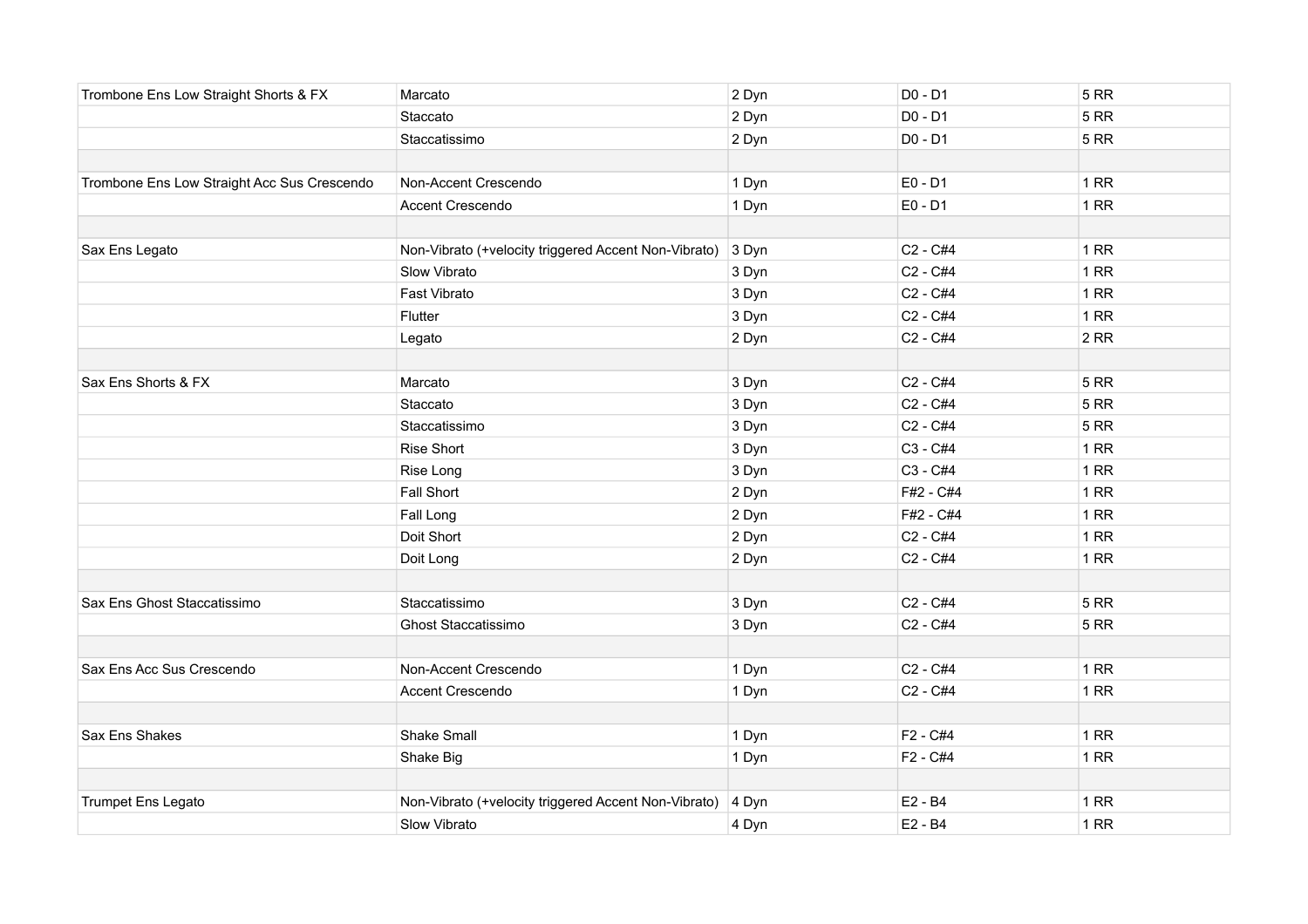|                                 | Fast Vibrato                                         | 4 Dyn | E2 - B4  | 1RR         |
|---------------------------------|------------------------------------------------------|-------|----------|-------------|
|                                 | Flutter                                              | 4 Dyn | E2 - B4  | 1RR         |
|                                 | Legato                                               | 4 Dyn | E2 - B4  | 2RR         |
|                                 |                                                      |       |          |             |
| Trumpet Ens Shorts & FX         | Marcato                                              | 4 Dyn | E2 - B4  | <b>5 RR</b> |
|                                 | Staccato                                             | 4 Dyn | E2 - B4  | <b>5 RR</b> |
|                                 | Staccatissimo                                        | 4 Dyn | E2 - B4  | <b>5 RR</b> |
|                                 | <b>Rise Short</b>                                    | 2 Dyn | A#2 - B4 | 1RR         |
|                                 | Rise Long                                            | 2 Dyn | A#2 - B4 | 1RR         |
|                                 | Fall Short                                           | 2 Dyn | A#2 - B4 | 1RR         |
|                                 | Fall Long                                            | 2 Dyn | A#2 - B4 | 1RR         |
|                                 | Doit Short                                           | 2 Dyn | E2 - B4  | 1RR         |
|                                 | Doit Long                                            | 2 Dyn | E2 - B4  | 1RR         |
|                                 |                                                      |       |          |             |
| Trumpet Ens Ghost Staccatissimo | Staccatissimo                                        | 4 Dyn | E2 - B4  | <b>5 RR</b> |
|                                 | <b>Ghost Staccatissimo</b>                           | 4 Dyn | E2 - B4  | <b>5 RR</b> |
|                                 |                                                      |       |          |             |
| Trumpet Ens Acc Sus Crescendo   | Non-Accent Crescendo                                 | 1 Dyn | E2 - B4  | 1RR         |
|                                 | Accent Crescendo                                     | 1 Dyn | E2 - B4  | 1RR         |
|                                 |                                                      |       |          |             |
| <b>Trumpet Ens Shakes</b>       | Shake Small                                          | 1 Dyn | E2 - B4  | 1RR         |
|                                 | Shake Big                                            | 1 Dyn | E2 - B4  | 1RR         |
|                                 |                                                      |       |          |             |
| Trumpet Ens Cup Legato          | Non-Vibrato (+velocity triggered Accent Non-Vibrato) | 2 Dyn | E2 - B4  | 1RR         |
|                                 | Slow Vibrato                                         | 2 Dyn | E2 - B4  | 1RR         |
|                                 | Fast Vibrato                                         | 2 Dyn | E2 - B4  | 1RR         |
|                                 | Flutter                                              | 2 Dyn | E2 - B4  | 1RR         |
|                                 | Legato                                               | 2 Dyn | E2 - B4  | 2RR         |
|                                 |                                                      |       |          |             |
| Trumpet Ens Cup Shorts & FX     | Marcato                                              | 2 Dyn | E2 - B4  | <b>5 RR</b> |
|                                 | Staccato                                             | 2 Dyn | E2 - B4  | <b>5 RR</b> |
|                                 | Staccatissimo                                        | 2 Dyn | E2 - B4  | 5RR         |
|                                 | <b>Rise Short</b>                                    | 2 Dyn | A#2 - B4 | 1RR         |
|                                 | Rise Long                                            | 2 Dyn | A#2 - B4 | 1RR         |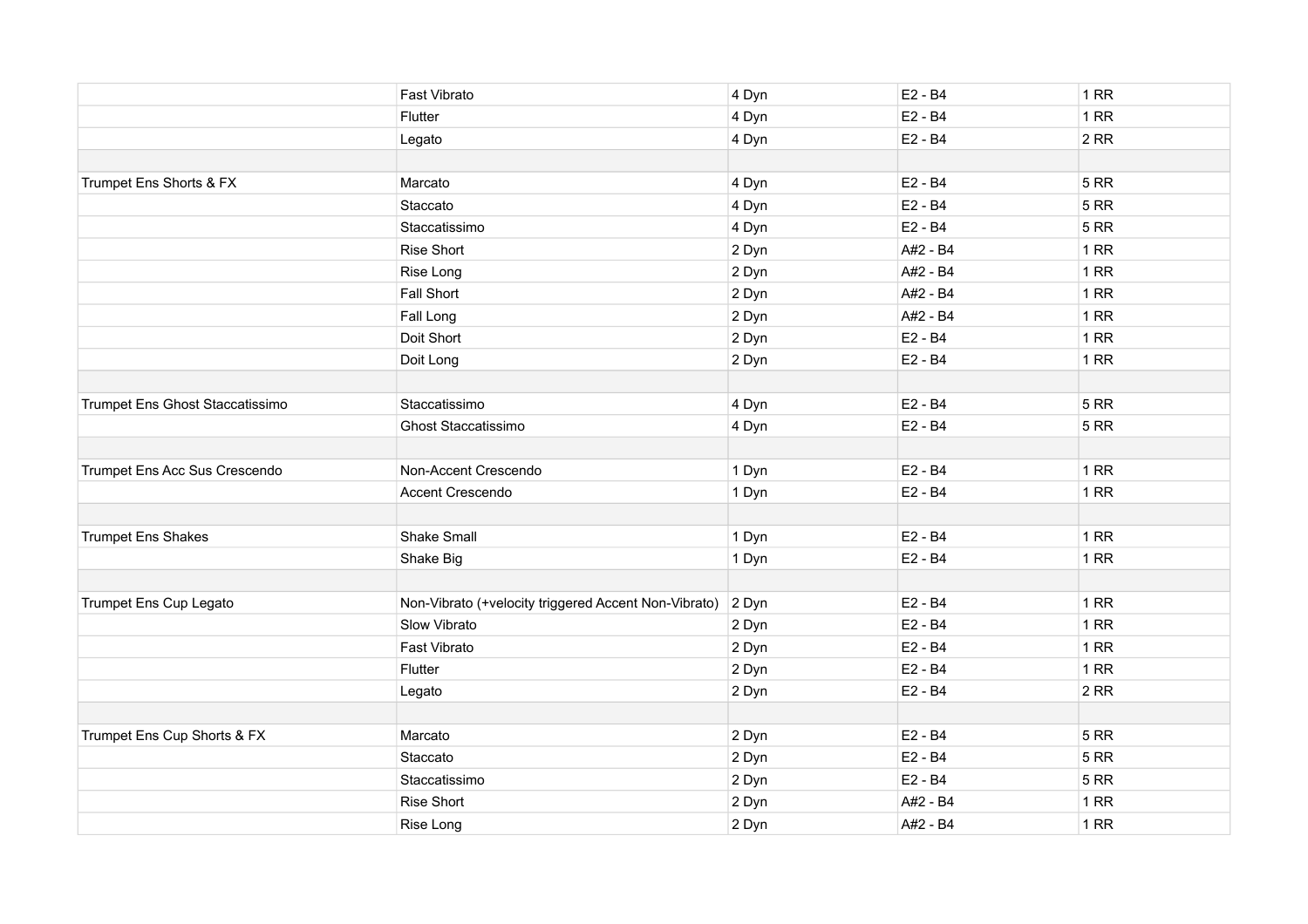|                                        | Fall Short                                           | 2 Dyn | A#2 - B4 | 1 RR        |
|----------------------------------------|------------------------------------------------------|-------|----------|-------------|
|                                        | Fall Long                                            | 2 Dyn | A#2 - B4 | 1RR         |
|                                        | Doit Short                                           | 2 Dyn | E2 - B4  | 1RR         |
|                                        | Doit Long                                            | 2 Dyn | E2 - B4  | 1RR         |
|                                        |                                                      |       |          |             |
| Trumpet Ens Cup Ghost Staccatissimo    | Staccatissimo                                        | 2 Dyn | E2 - B4  | <b>5 RR</b> |
|                                        | Ghost Staccatissimo                                  | 2 Dyn | E2 - B4  | <b>5 RR</b> |
|                                        |                                                      |       |          |             |
| Trumpet Ens Cup Acc Sus Crescendo      | Non-Accent Crescendo                                 | 1 Dyn | E2 - B4  | <b>1 RR</b> |
|                                        | Accent Crescendo                                     | 1 Dyn | E2 - B4  | <b>1 RR</b> |
|                                        |                                                      |       |          |             |
| <b>Trumpet Ens Cup Shakes</b>          | Shake Small                                          | 1 Dyn | E3 - B4  | 1RR         |
|                                        | Shake Big                                            | 1 Dyn | E3 - B4  | 1RR         |
|                                        |                                                      |       |          |             |
| Trumpet Ens Harmon Legato              | Non-Vibrato (+velocity triggered Accent Non-Vibrato) | 2 Dyn | E2 - B4  | 1 RR        |
|                                        | Slow Vibrato                                         | 2 Dyn | E2 - B4  | 1RR         |
|                                        | Fast Vibrato                                         | 2 Dyn | E2 - B4  | 1RR         |
|                                        | Flutter                                              | 2 Dyn | E2 - B4  | 1RR         |
|                                        | Legato                                               | 2 Dyn | E2 - B4  | 2RR         |
|                                        |                                                      |       |          |             |
| Trumpet Ens Harmon Shorts & FX         | Marcato                                              | 2 Dyn | E2 - B4  | <b>5 RR</b> |
|                                        | Staccato                                             | 2 Dyn | E2 - B4  | <b>5 RR</b> |
|                                        | Staccatissimo                                        | 2 Dyn | E2 - B4  | <b>5 RR</b> |
|                                        | Rise Short                                           | 2 Dyn | A#2 - B4 | 1RR         |
|                                        | Rise Long                                            | 2 Dyn | A#2 - B4 | 1RR         |
|                                        | Fall Short                                           | 2 Dyn | A#2 - B4 | 1RR         |
|                                        | Fall Long                                            | 2 Dyn | A#2 - B4 | 1RR         |
|                                        | Doit Short                                           | 2 Dyn | E2 - B4  | 1RR         |
|                                        | Doit Long                                            | 2 Dyn | E2 - B4  | <b>1 RR</b> |
|                                        |                                                      |       |          |             |
| Trumpet Ens Harmon Ghost Staccatissimo | Staccatissimo                                        | 2 Dyn | E2 - B4  | <b>5 RR</b> |
|                                        | Ghost Staccatissimo                                  | 2 Dyn | E2 - B4  | <b>5 RR</b> |
|                                        |                                                      |       |          |             |
| Trumpet Ens Harmon Acc Sus Crescendo   | Non-Accent Crescendo                                 | 1 Dyn | E2 - B4  | 1RR         |
|                                        |                                                      |       |          |             |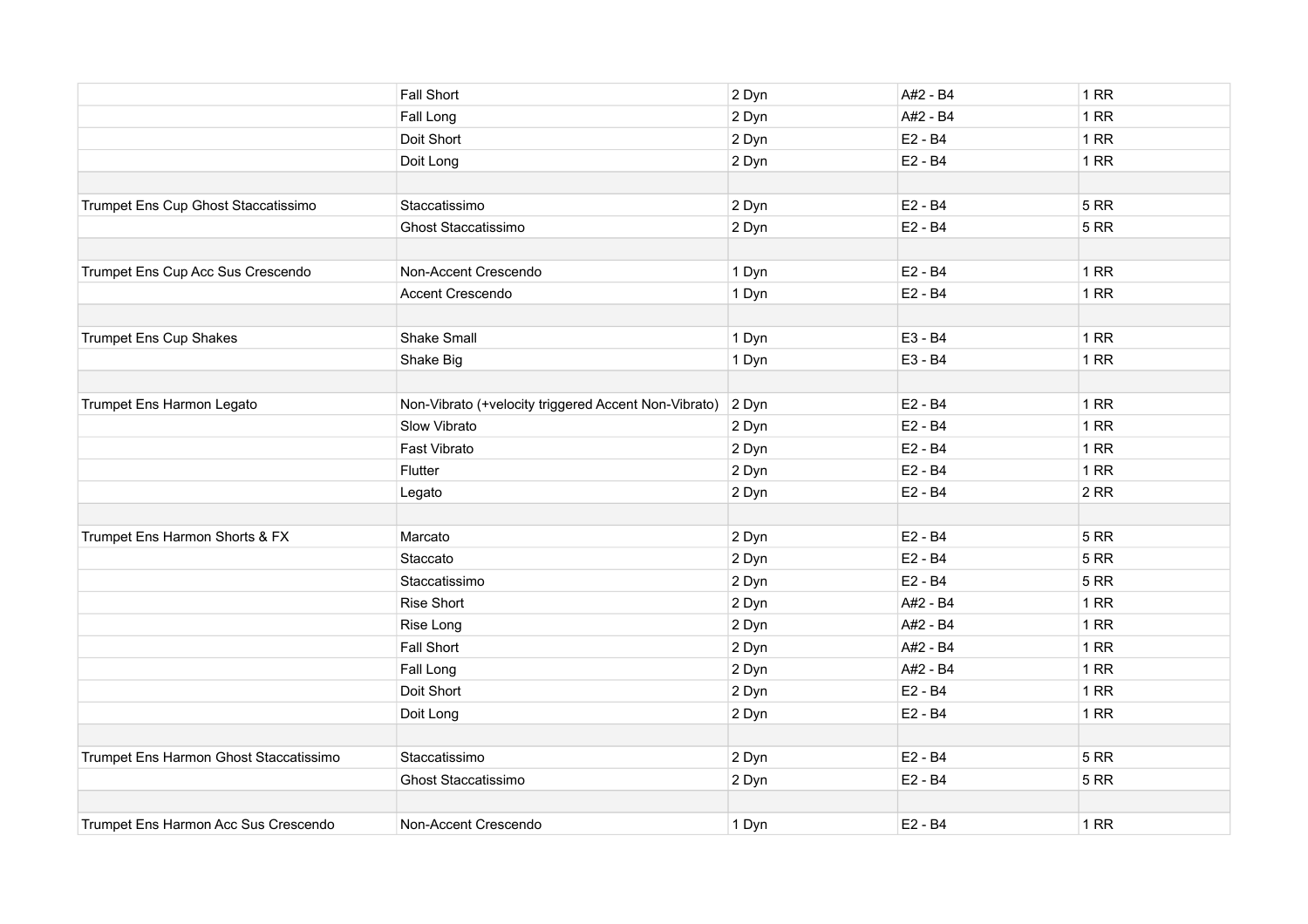|                                | Accent Crescendo                                     | 1 Dyn | E2 - B4  | 1 RR        |
|--------------------------------|------------------------------------------------------|-------|----------|-------------|
|                                |                                                      |       |          |             |
| Trumpet Ens Harmon Shakes      | Shake Small                                          | 1 Dyn | E3 - B4  | 1RR         |
|                                | Shake Big                                            | 1 Dyn | E3 - B4  | 1RR         |
|                                |                                                      |       |          |             |
|                                |                                                      |       |          |             |
|                                | <b>SAXOPHONES &amp; WINDS (Solo)</b>                 |       |          |             |
|                                |                                                      |       |          |             |
| Alto Flute Legato              | Non-Vibrato (+velocity triggered Accent Non-Vibrato) | 2 Dyn | G#2 - G4 | 1 RR        |
|                                | Slow Vibrato                                         | 2 Dyn | G#2 - G4 | 1 RR        |
|                                | Fast Vibrato                                         | 2 Dyn | G#2 - G4 | 1RR         |
|                                | Flutter                                              | 2 Dyn | G#2 - G4 | 1RR         |
|                                | Legato                                               | 2 Dyn | G#2 - G4 | 2RR         |
|                                |                                                      |       |          |             |
| Alto Flute Shorts & FX         | Marcato                                              | 2 Dyn | G#2 - G4 | <b>5 RR</b> |
|                                | Staccato                                             | 2 Dyn | G#2 - G4 | <b>5 RR</b> |
|                                | Staccatissimo                                        | 2 Dyn | G#2 - G4 | <b>5 RR</b> |
|                                | Rise Short                                           | 2 Dyn | G#2 - G4 | 1RR         |
|                                | Rise Long                                            | 2 Dyn | G#2 - G4 | 1RR         |
|                                | Fall Short                                           | 2 Dyn | G#2 - G4 | 1RR         |
|                                | Fall Long                                            | 2 Dyn | G#2 - G4 | 1RR         |
|                                | Doit Short                                           | 2 Dyn | G#2 - G4 | 1RR         |
|                                | Doit Long                                            | 2 Dyn | G#2 - G4 | 1RR         |
|                                |                                                      |       |          |             |
| Alto Flute Ghost Staccatissimo | Staccatissimo                                        | 2 Dyn | G#2 - G4 | <b>5 RR</b> |
|                                | Ghost Staccatissimo                                  | 2 Dyn | G#2 - G4 | <b>5 RR</b> |
|                                |                                                      |       |          |             |
| Alto Flute Acc Sus Cresc       | Non-Accent Crescendo                                 | 1 Dyn | G#2 - G4 | 1RR         |
|                                | <b>Accent Crescendo</b>                              | 1 Dyn | G#2 - G4 | 1RR         |
|                                |                                                      |       |          |             |
| Alto Flute Shakes              | Shake Small                                          | 1 Dyn | G#2 - G4 | 1RR         |
|                                | Shake Big                                            | 1 Dyn | G#2 - G4 | 1RR         |
|                                |                                                      |       |          |             |
| Alto Sax Legato                | Non-Vibrato (+velocity triggered Accent Non-Vibrato) | 4 Dyn | F#2 - F4 | 1RR         |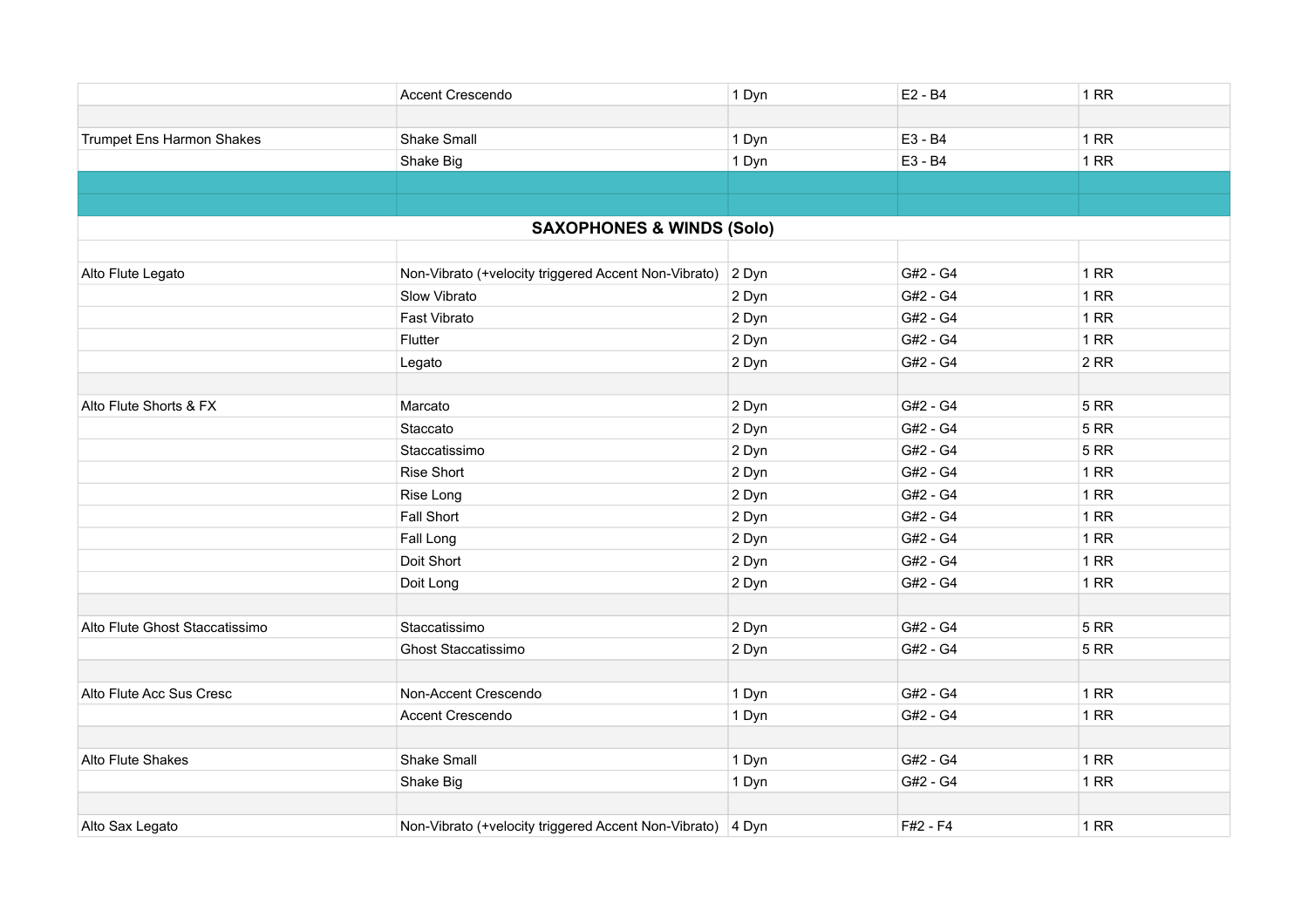|                              | Slow Vibrato                                         | 4 Dyn | $F#2 - F4$ | 1RR         |
|------------------------------|------------------------------------------------------|-------|------------|-------------|
|                              | Fast Vibrato                                         | 4 Dyn | $F#2 - F4$ | 1RR         |
|                              | Flutter                                              | 4 Dyn | F#2 - F4   | 1RR         |
|                              | Legato                                               | 3 Dyn | F#2 - F4   | 2RR         |
|                              |                                                      |       |            |             |
| Alto Sax Shorts & FX         | Marcato                                              | 4 Dyn | F#2 - F4   | <b>5 RR</b> |
|                              | Staccato                                             | 4 Dyn | $F#2 - F4$ | 5RR         |
|                              | Staccatissimo                                        | 4 Dyn | $F#2 - F4$ | <b>5 RR</b> |
|                              | <b>Rise Short</b>                                    | 4 Dyn | D3 - F4    | 1RR         |
|                              | Rise Long                                            | 4 Dyn | D3 - F4    | 1RR         |
|                              | Fall Short                                           | 4 Dyn | F#2 - F4   | 1RR         |
|                              | Fall Long                                            | 4 Dyn | $F#2 - F4$ | 1RR         |
|                              | Doit Short                                           | 4 Dyn | A#2 - F4   | 1RR         |
|                              | Doit Long                                            | 4 Dyn | A#2 - F4   | 1RR         |
|                              |                                                      |       |            |             |
| Alto Sax Ghost Staccatissimo | Staccatissimo                                        | 4 Dyn | F#2 - F4   | 5RR         |
|                              | Ghost Staccatissimo                                  | 4 Dyn | F#2 - F4   | 5RR         |
|                              |                                                      |       |            |             |
| Alto Sax Acc Sus Crescendo   | Non-Accent Crescendo                                 | 1 Dyn | F#2 - F4   | 1RR         |
|                              | Accent Crescendo                                     | 1 Dyn | F#2 - F4   | 1RR         |
|                              |                                                      |       |            |             |
| Alto Sax Shakes              | <b>Shake Small</b>                                   | 1 Dyn | F#2 - F4   | 1RR         |
|                              | Shake Big                                            | 1 Dyn | F#2 - F4   | 1RR         |
|                              |                                                      |       |            |             |
| Baritone Sax Legato          | Non-Vibrato (+velocity triggered Accent Non-Vibrato) | 3 Dyn | $C1 - C#3$ | 1RR         |
|                              | Slow Vibrato                                         | 3 Dyn | $C1 - C#3$ | 1RR         |
|                              | Fast Vibrato                                         | 3 Dyn | $C1 - C#3$ | 1RR         |
|                              | Legato                                               | 2 Dyn | $C1 - C#3$ | 2RR         |
|                              |                                                      |       |            |             |
| Baritone Sax Shorts & FX     | Marcato                                              | 3 Dyn | $C1 - C#3$ | <b>5 RR</b> |
|                              | Staccato                                             | 3 Dyn | $C1 - C#3$ | <b>5 RR</b> |
|                              | Staccatissimo                                        | 3 Dyn | $C1 - C#3$ | <b>5 RR</b> |
|                              | <b>Rise Short</b>                                    | 3 Dyn | F#1 - C#3  | 1RR         |
|                              | Rise Long                                            | 3 Dyn | F#1 - C#3  | 1RR         |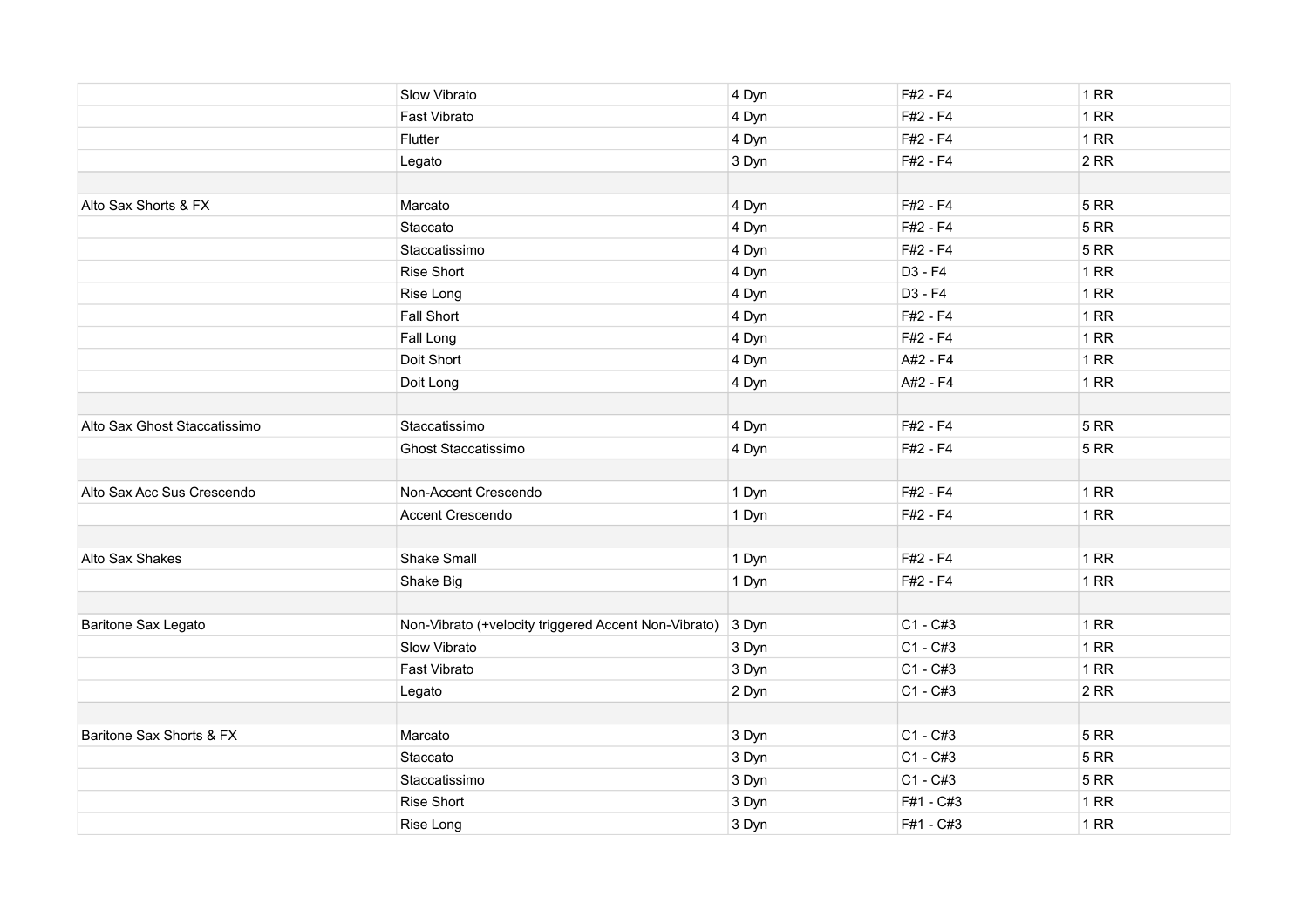|                                   | <b>Fall Short</b>                                    | 3 Dyn | F#1 - C#3            | 1RR         |
|-----------------------------------|------------------------------------------------------|-------|----------------------|-------------|
|                                   | Fall Long                                            | 3 Dyn | F#1 - C#3            | 1RR         |
|                                   | Doit Short                                           | 3 Dyn | $C1 - C#3$           | 1RR         |
|                                   | Doit Long                                            | 3 Dyn | $C1 - C#3$           | 1RR         |
|                                   |                                                      |       |                      |             |
| Baritone Sax Ghost Staccatissimo  | Staccatissimo                                        | 3 Dyn | $C1 - C#3$           | <b>5 RR</b> |
|                                   | Ghost Staccatissimo                                  | 3 Dyn | $C1 - C#3$           | <b>5 RR</b> |
|                                   |                                                      |       |                      |             |
| Baritone Sax Acc Sus Crescendo    | Non-Accent Crescendo                                 | 1 Dyn | $C1 - C#3$           | 1RR         |
|                                   | Accent Crescendo                                     | 1 Dyn | $C1 - C#3$           | 1RR         |
|                                   |                                                      |       |                      |             |
| <b>Clarinet Legato</b>            | Non-Vibrato (+velocity triggered Accent Non-Vibrato) | 3 Dyn | D <sub>2</sub> - C#5 | 1RR         |
|                                   | Slow Vibrato                                         | 3 Dyn | D <sub>2</sub> - C#5 | 1RR         |
|                                   | Fast Vibrato                                         | 3 Dyn | D <sub>2</sub> - C#5 | 1RR         |
|                                   | Flutter                                              | 3 Dyn | D <sub>2</sub> - C#5 | 1RR         |
|                                   | Legato                                               | 2 Dyn | D <sub>2</sub> - C#5 | 2RR         |
|                                   |                                                      |       |                      |             |
| <b>Clarinet Shorts &amp; FX</b>   | Marcato                                              | 3 Dyn | D <sub>2</sub> - C#5 | <b>5 RR</b> |
|                                   | Staccato                                             | 3 Dyn | D <sub>2</sub> - C#5 | <b>5 RR</b> |
|                                   | Staccatissimo                                        | 3 Dyn | D <sub>2</sub> - C#5 | <b>5 RR</b> |
|                                   | Doit Short                                           | 3 Dyn | D <sub>2</sub> - C#5 | 1RR         |
|                                   | Doit Long                                            | 3 Dyn | D <sub>2</sub> - C#5 | 1RR         |
|                                   |                                                      |       |                      |             |
| Clarinet Ghost Staccatissimo      | Staccatissimo                                        | 3 Dyn | D <sub>2</sub> - C#5 | <b>5 RR</b> |
|                                   | Ghost Staccatissimo                                  | 3 Dyn | D <sub>2</sub> - C#5 | <b>5 RR</b> |
|                                   |                                                      |       |                      |             |
| <b>Clarinet Acc Sus Crescendo</b> | Non-Accent Crescendo                                 | 1 Dyn | D <sub>2</sub> - C#5 | 1RR         |
|                                   | Accent Crescendo                                     | 1 Dyn | D <sub>2</sub> - C#5 | 1RR         |
|                                   |                                                      |       |                      |             |
| Soprano Sax Legato                | Non-Vibrato (+velocity triggered Accent Non-Vibrato) | 2 Dyn | C3 - C#5             | <b>1 RR</b> |
|                                   | Slow Vibrato                                         | 2 Dyn | C3 - C#5             | 1RR         |
|                                   | Fast Vibrato                                         | 2 Dyn | C3 - C#5             | 1RR         |
|                                   | Flutter                                              | 2 Dyn | C3 - C#5             | 1RR         |
|                                   | Legato                                               | 2 Dyn | C3 - C#5             | 2RR         |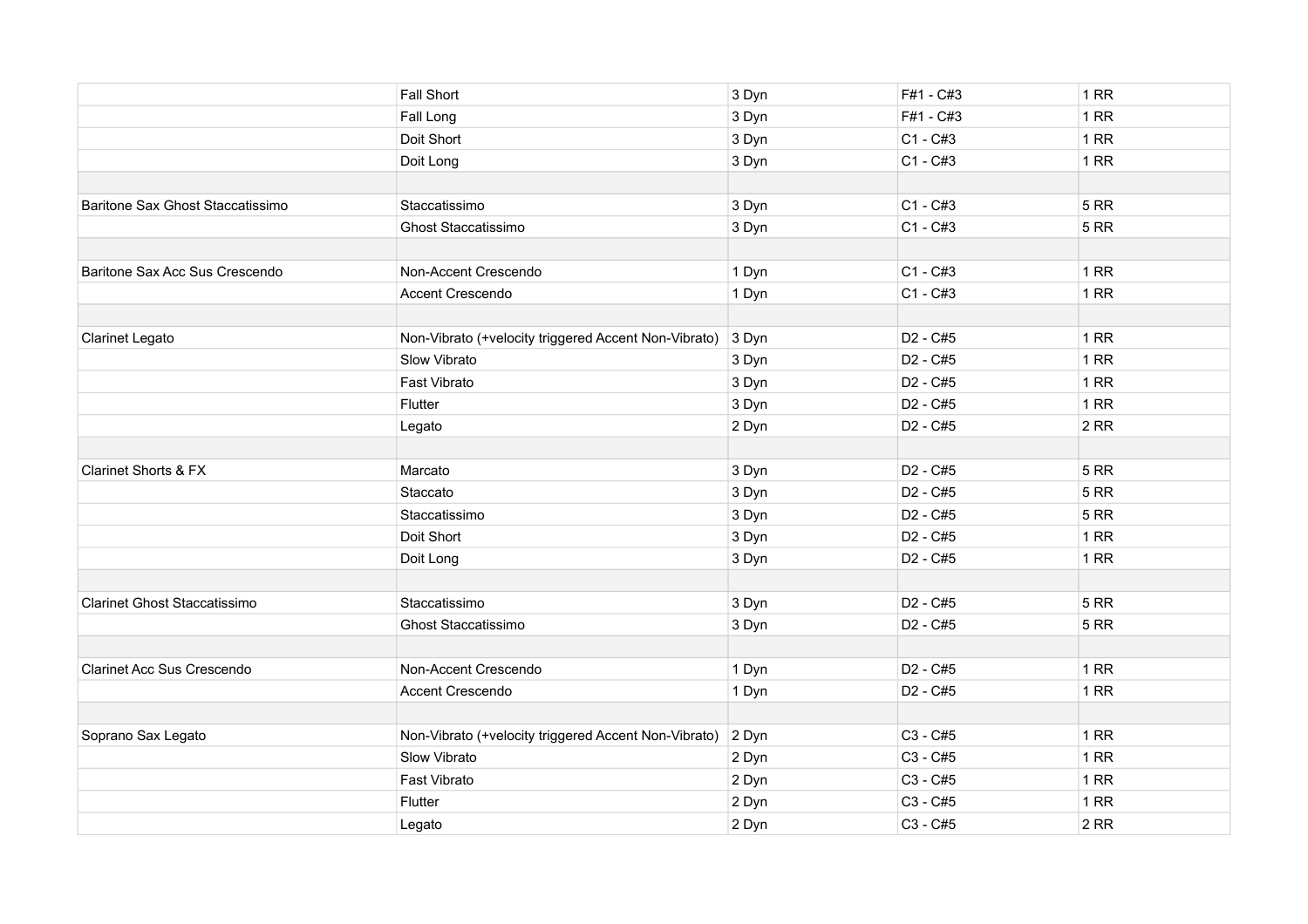| Soprano Sax Shorts & FX         | Marcato                                              | 2 Dyn | C3 - C#5                        | <b>5 RR</b> |
|---------------------------------|------------------------------------------------------|-------|---------------------------------|-------------|
|                                 | Staccato                                             | 2 Dyn | C3 - C#5                        | <b>5 RR</b> |
|                                 | Staccatissimo                                        | 2 Dyn | C3 - C#5                        | <b>5 RR</b> |
|                                 | <b>Rise Short</b>                                    | 2 Dyn | D3 - C#5                        | 1RR         |
|                                 | Rise Long                                            | 2 Dyn | D3 - C#5                        | 1RR         |
|                                 | <b>Fall Short</b>                                    | 2 Dyn | D3 - C#5                        | 1RR         |
|                                 | Fall Long                                            | 2 Dyn | D3 - C#5                        | 1RR         |
|                                 | Doit Short                                           | 2 Dyn | C3 - A4                         | 1RR         |
|                                 | Doit Long                                            | 2 Dyn | C3 - A4                         | 1RR         |
|                                 |                                                      |       |                                 |             |
| Soprano Sax Ghost Staccatissimo | Staccatissimo                                        | 2 Dyn | C3 - C#5                        | <b>5 RR</b> |
|                                 | <b>Ghost Staccatissimo</b>                           | 2 Dyn | C3 - C#5                        | <b>5 RR</b> |
|                                 |                                                      |       |                                 |             |
| Soprano Sax Acc Sus Crescendo   | Non-Accent Crescendo                                 | 1 Dyn | C3 - C#5                        | 1RR         |
|                                 | Accent Crescendo                                     | 1 Dyn | C3 - C#5                        | 1RR         |
|                                 |                                                      |       |                                 |             |
| Tenor Sax Legato                | Non-Vibrato (+velocity triggered Accent Non-Vibrato) | 4 Dyn | C <sub>2</sub> - D <sub>4</sub> | 1 RR        |
|                                 | Slow Vibrato                                         | 4 Dyn | C <sub>2</sub> - D <sub>4</sub> | 1 RR        |
|                                 | Fast Vibrato                                         | 4 Dyn | C <sub>2</sub> - D <sub>4</sub> | 1RR         |
|                                 | Flutter                                              | 4 Dyn | $C2 - D4$                       | 1RR         |
|                                 | Legato                                               | 4 Dyn | C <sub>2</sub> - D <sub>4</sub> | 2RR         |
|                                 |                                                      |       |                                 |             |
| Tenor Sax Shorts & FX           | Marcato                                              | 4 Dyn | C <sub>2</sub> - D <sub>4</sub> | <b>5 RR</b> |
|                                 | Staccato                                             | 4 Dyn | C <sub>2</sub> - D <sub>4</sub> | <b>5 RR</b> |
|                                 | Staccatissimo                                        | 4 Dyn | C <sub>2</sub> - D <sub>4</sub> | <b>5 RR</b> |
|                                 | <b>Rise Short</b>                                    | 4 Dyn | A#2 - D4                        | 1RR         |
|                                 | Rise Long                                            | 4 Dyn | A#2 - D4                        | 1RR         |
|                                 | <b>Fall Short</b>                                    | 4 Dyn | A#2 - D4                        | 1 RR        |
|                                 | Fall Long                                            | 4 Dyn | A#2 - D4                        | 1RR         |
|                                 | Doit Short                                           | 4 Dyn | C <sub>2</sub> - D <sub>4</sub> | 1RR         |
|                                 | Doit Long                                            | 4 Dyn | C <sub>2</sub> - D <sub>4</sub> | $1$ RR      |
|                                 |                                                      |       |                                 |             |
| Tenor Sax Ghost Staccatissimo   | Staccatissimo                                        | 4 Dyn | $C2 - D4$                       | <b>5 RR</b> |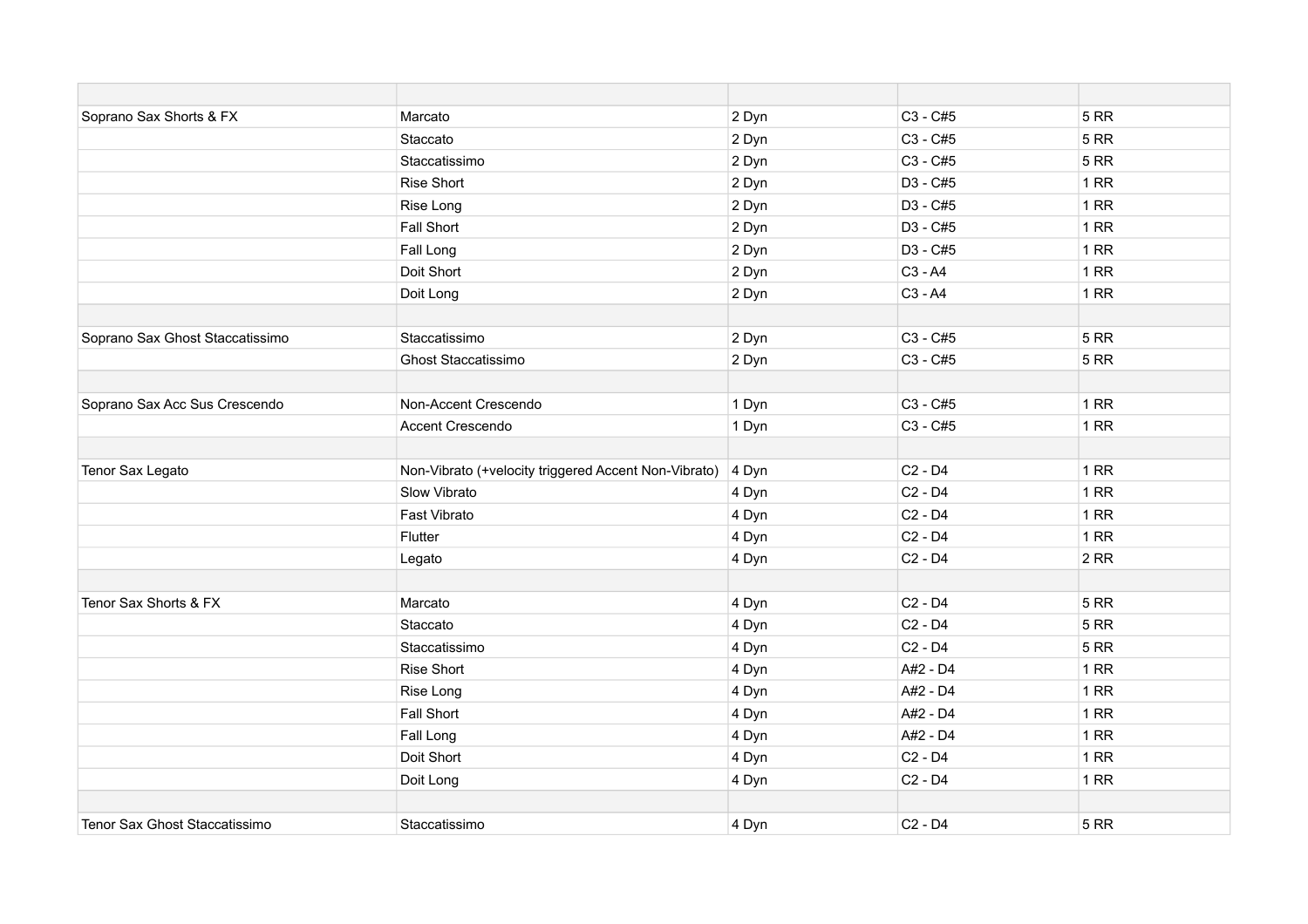|                               | <b>Ghost Staccatissimo</b>       | 4 Dyn       | $C2 - D4$                       | <b>5 RR</b>        |
|-------------------------------|----------------------------------|-------------|---------------------------------|--------------------|
|                               |                                  |             |                                 |                    |
| Tenor Sax Acc Sus Crescendo   | Non-Accent Crescendo             | 1 Dyn       | $C2 - D4$                       | <b>1 RR</b>        |
|                               | <b>Accent Crescendo</b>          | 1 Dyn       | $C2 - D4$                       | <b>1 RR</b>        |
| Tenor Sax Shakes              | <b>Shake Small</b>               | 1 Dyn       | C <sub>2</sub> - D <sub>4</sub> | <b>1 RR</b>        |
|                               | Shake Big                        | 1 Dyn       | C <sub>2</sub> - D <sub>4</sub> | 1RR                |
|                               |                                  |             |                                 |                    |
|                               | <b>BAND INSTRUMENTS</b>          |             |                                 |                    |
|                               |                                  |             |                                 |                    |
| Double Bass                   | Plucks + Legato                  | 4 Dyn       | $E0 - G2$                       | <b>5 RR</b>        |
|                               | <b>FX</b>                        | 1 Dyn       | C3, D3 and E3                   | <b>5 RR</b>        |
|                               |                                  |             |                                 |                    |
| <b>Drumset Brushes</b>        | Kick                             | 5 Dyn       | GM Mapping + Extensions         | <b>5 RR</b>        |
|                               | Snares (different articulations) | 2 - 5 Dyn   | GM Mapping + Extensions         | <b>5 RR</b>        |
|                               | Toms                             | 5 Dyn       | GM Mapping + Extensions         | <b>5 RR</b>        |
|                               | <b>High Hats</b>                 | 3 Dyn       | GM Mapping + Extensions         | <b>5 RR</b>        |
|                               | Cymbals                          | 3-4 Dyn     | GM Mapping + Extensions         | <b>5 RR</b>        |
| <b>Drumset Stick No Wires</b> | <b>Kick</b>                      | 5 Dyn       | GM Mapping + Extensions         | 5 RR               |
|                               | Snares (different articulations) | 2 - 5 Dyn   | GM Mapping + Extensions         | <b>5 RR</b>        |
|                               | Toms                             | 5 Dyn       | GM Mapping + Extensions         | <b>5 RR</b>        |
|                               | <b>High Hats</b>                 | 3 Dyn       | GM Mapping + Extensions         | <b>5 RR</b>        |
|                               | Cymbals                          | 3-4 Dyn     | GM Mapping + Extensions         | <b>5 RR</b>        |
|                               |                                  |             |                                 |                    |
| <b>Drumset Stick Wires</b>    | <b>Kick</b>                      | 5 Dyn       | GM Mapping + Extensions         | <b>5 RR</b>        |
|                               | Snares (different articulations) | $2 - 5$ Dyn | <b>GM Mapping + Extensions</b>  | <b>5 RR</b>        |
|                               | Toms                             | 5 Dyn       | GM Mapping + Extensions         | <b>5 RR</b>        |
|                               | <b>High Hats</b>                 | 3 Dyn       | GM Mapping + Extensions         | <b>5 RR</b>        |
|                               | Cymbals                          | 3-4 Dyn     | GM Mapping + Extensions         | <b>5 RR</b>        |
| <b>Acoustic Guitar</b>        | Pluck + Legato                   | 3 Dyn       | $E1 - A4$                       | 2 RR (Up and Down) |
|                               | Chords (Maj, Min, Dim and Aug)   | 3 Dyn       | C5 - B5                         | 2 RR (Up and Down) |